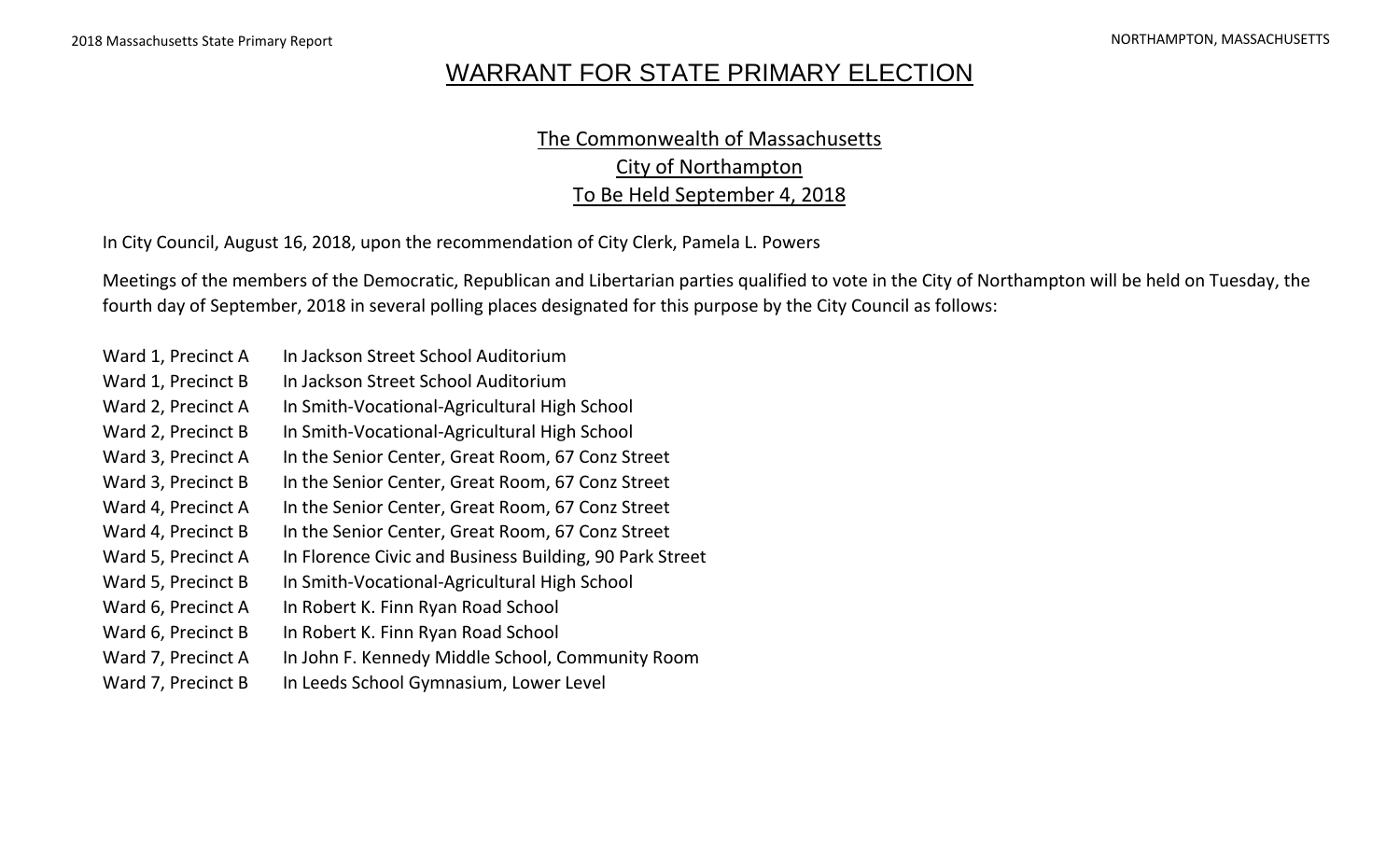The polls will be opened at seven o'clock in the forenoon and closed at eight o'clock in the evening of the said day, and all such members will in the several wards and precincts in which they are individually entitled to vote between said hours give in their votes for the nomination of candidates for SENATOR IN CONGRESS FOR THIS COMMONWEALTH, GOVERNOR FOR THIS COMMONWEALTH, LIEUTENANT GOVERNOR FOR THIS COMMONWEALTH, ATTORNEY GENERAL FOR THIS COMMONWEALTH, SECRETARY OF STATE FOR THIS COMMONWEALTH, TREASURER AND RECEIVER GENERAL FOR THIS COMMONWEALTH, AUDITOR FOR THIS COMMONWEALTH, REPRESENTATIVE IN CONGRESS FOR THE SECOND DISTRICT, COUNCILLOR FOR THE EIGHTH DISTRICT, SENATOR IN GENERAL COURT FOR THE HAMPSHIRE, FRANKLIN & WORCESTER DISTRICT, REPRESENTATIVE IN GENERAL COURT FOR THE FIRST HAMPSHIRE DISTRICT, DISTRICT ATTORNEY FOR THE NORTHWESTERN DISTRICT, CLERK OF COURTS FOR HAMPSHIRE COUNTY, REGISTER OF DEEDS FOR HAMPSHIRE DISTRICT.

Attest:\_\_\_\_\_\_\_\_\_\_\_\_\_\_\_\_\_\_\_\_\_\_\_\_\_\_\_\_\_\_\_\_\_\_\_\_\_\_\_\_\_\_\_\_\_

Pamela L. Powers, City Clerk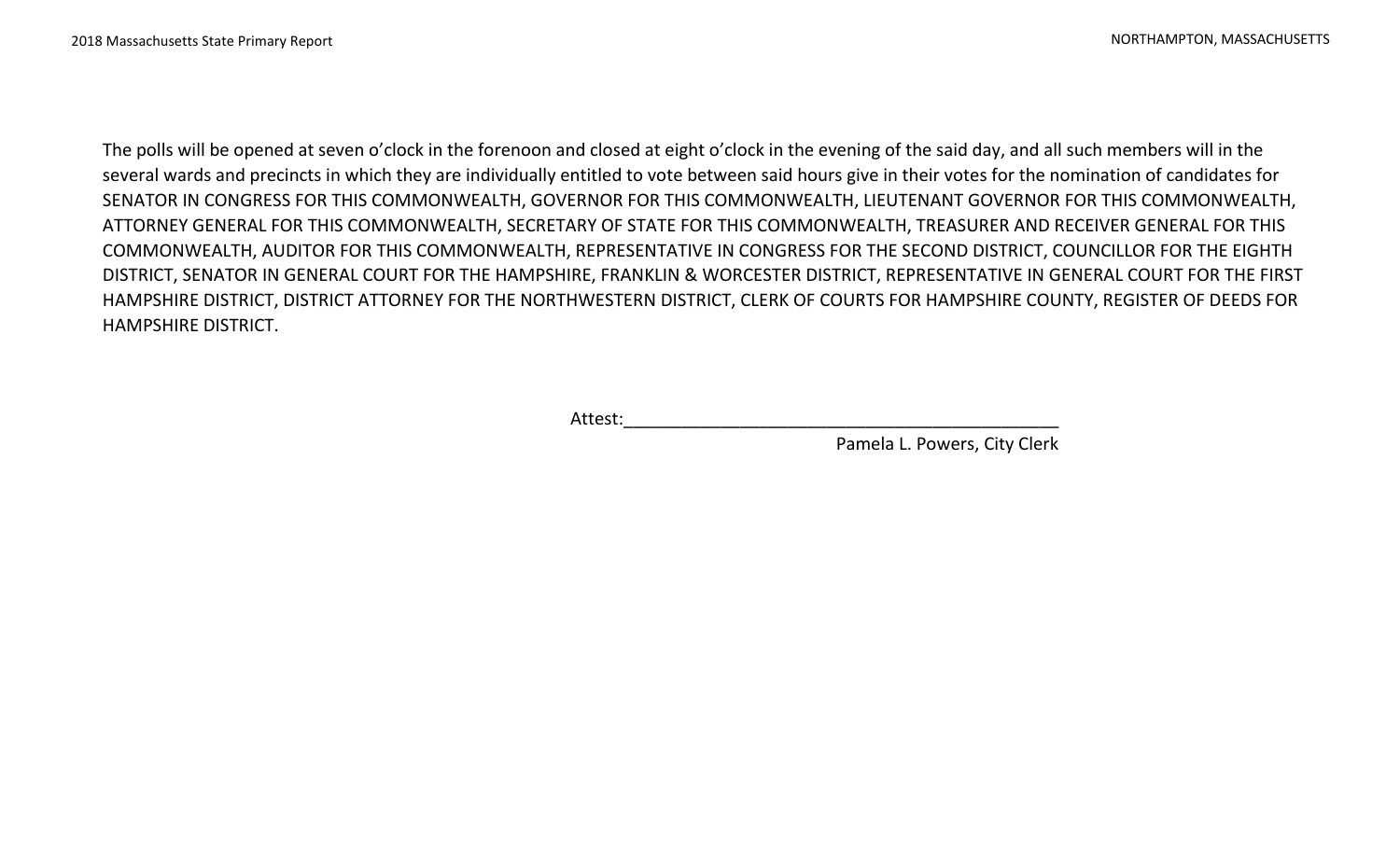STATE PRIMARY September 4, 2018 City of Northampton Democratic Party

The Commonwealth of Massachusetts

At a Legal Primary of the Qualified Voters for the DEMOCRATIC PARTY of all Wards and all precincts, in the City of Northampton, holden on the sixth day of September, in the year Two Thousand Eighteen, for the purpose of giving in their votes for State and District Officers.

The whole number of Ballots cast, including Absent Voter's Ballots was:

#### EIGHT THOUSAND NINE HUNDRED TWENTY-EIGHT (8,928)

And the whole number of Votes given in were received, sorted, counted and declared, and record thereof made in open meeting as by law directed; and said Votes were for the following named persons: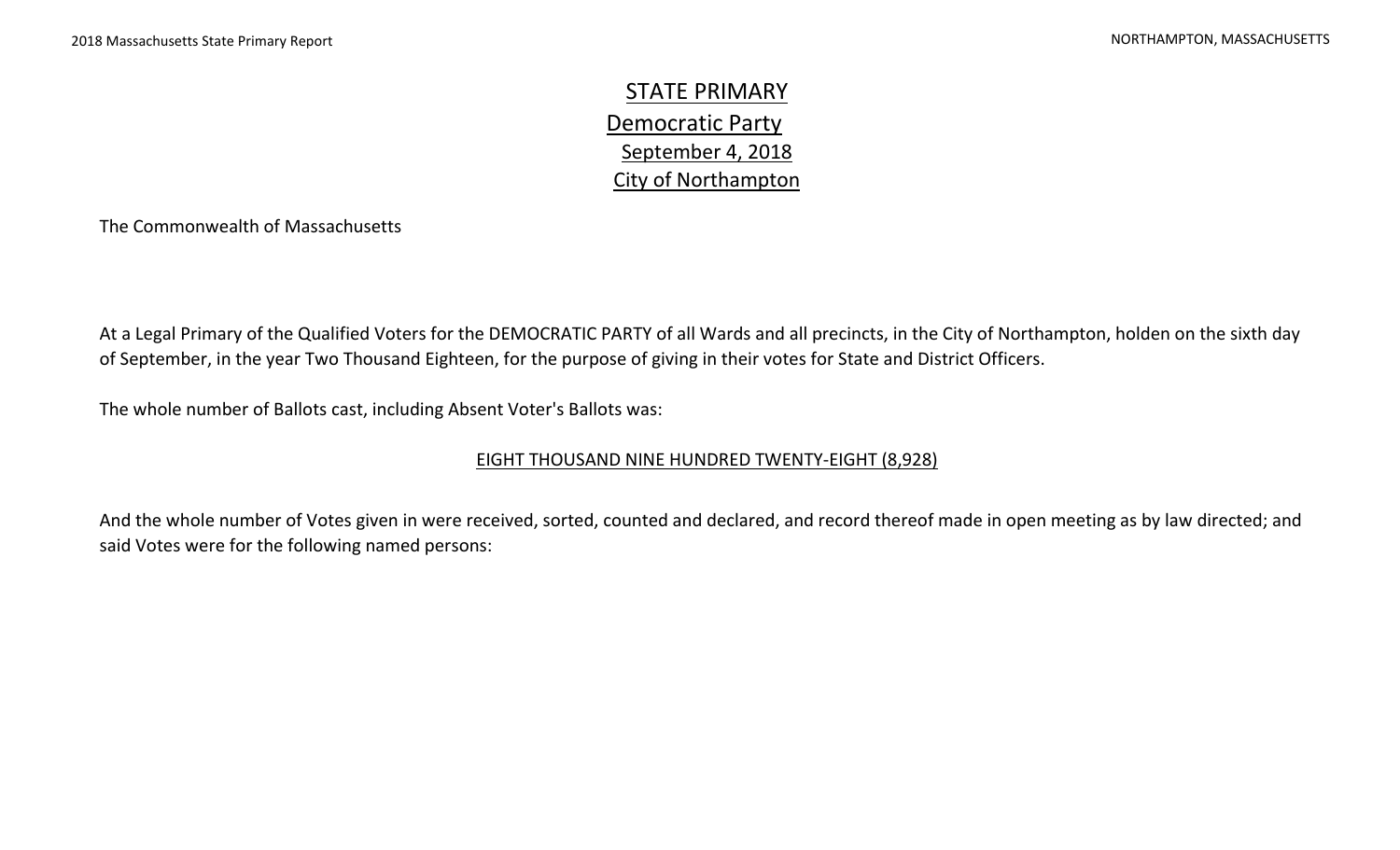# (COPY OF RECORD)

# **SENATOR IN CONGRESS**

| <b>TIME</b>             | <b>12-20pm</b> | <b>10:16pm</b> | <b>10:140m</b> | <b>11:50m</b> | <b>10:55pm</b> | <b>11:52pm</b> |     | <b>11:150m</b><br><b>9.54</b> 2m | 9:50pm | <b>10:50pm</b> | <b>11: 429m</b> | 11:080m | 9:52pm | <b>11:32pm</b> |       |
|-------------------------|----------------|----------------|----------------|---------------|----------------|----------------|-----|----------------------------------|--------|----------------|-----------------|---------|--------|----------------|-------|
| <b>WARD</b>             | 1A             | 1B             | 2A             | 2B            | 3A             | 3B             | 4A  | 4B                               | 5A     | 5B             | 6A              | 6B      | 7A     | 7B             | Total |
| For ELIZABETH A. WARREN | 420            | 751            | 751            | 405           | 639            | 544            | 392 | 653                              | 566    | 692            | 490             | 601     | 647    | 597            | 8,148 |
| All Others              | 9              | 13             | 12             |               |                | 9.             | 8   |                                  | 11     | 9              | 17              | 13      | 10     | 15             | 138   |
| <b>Blanks</b>           | 26             | 72             | 33             |               | 46             | 37             | 20  | 37                               | 52     | 49             | 51              | 68      | 70     | 74             | 642   |
| Total                   | 455            | 836            | 796            | 414           | 690            | 590            | 420 | 695                              | 629    | 750            | 558             | 682     | 727    | 686            | 8,928 |

# **GOVERNOR**

|                  | <b>TIME</b> | <b>11:20pm</b> | <b>10:16pm</b> | <b>10:140M</b> | <b>11:150m</b>           | <b>10:55pm</b> | <b>11/55pm</b> |     | <b>11:150M</b><br>O.SAPPT | <b>9:50pm</b> | <b>10:50pm</b> | <b>1220m</b> | <b>11-1080m</b> | <b>9.52</b> pm | 11:32pm |       |
|------------------|-------------|----------------|----------------|----------------|--------------------------|----------------|----------------|-----|---------------------------|---------------|----------------|--------------|-----------------|----------------|---------|-------|
|                  | <b>WARD</b> | 1A             | 1B             | 2A             | 2B                       | 3A             | 3B             | 4A  | 4B                        | <b>5A</b>     | 5B             | 6A           | 6B              | <b>7A</b>      | 7B      | Total |
| For JAY GONZALEZ |             | 220            | 384            | 377            | 186                      | 285            | 256            | 182 | 273                       | 286           | 358            | 242          | 333             | 296            | 272     | 3,950 |
| For BOB MASSIE   |             | 174            | 287            | 292            | 170                      | 289            | 250            | 175 | 343                       | 204           | 251            | 186          | 193             | 269            | 268     | 3,351 |
| All Others       |             | 4              | 9              | 9              | $\overline{\phantom{a}}$ | 5              | 6              | 5   | 4                         | 6             | 9              | ⇁            | 5               | 12             | 13      | 94    |
| <b>Blanks</b>    |             | 57             | 156            | 118            | 58                       | 111            | 78             | 58  | 75                        | 133           | 132            | 123          | 151             | 150            | 133     | 1,533 |
| Total<br>5Ι      |             | 455            | 836            | 796            | 414                      | 690            | 590            | 420 | 695                       | 629           | 750            | 558          | 682             | 727            | 686     | 8,928 |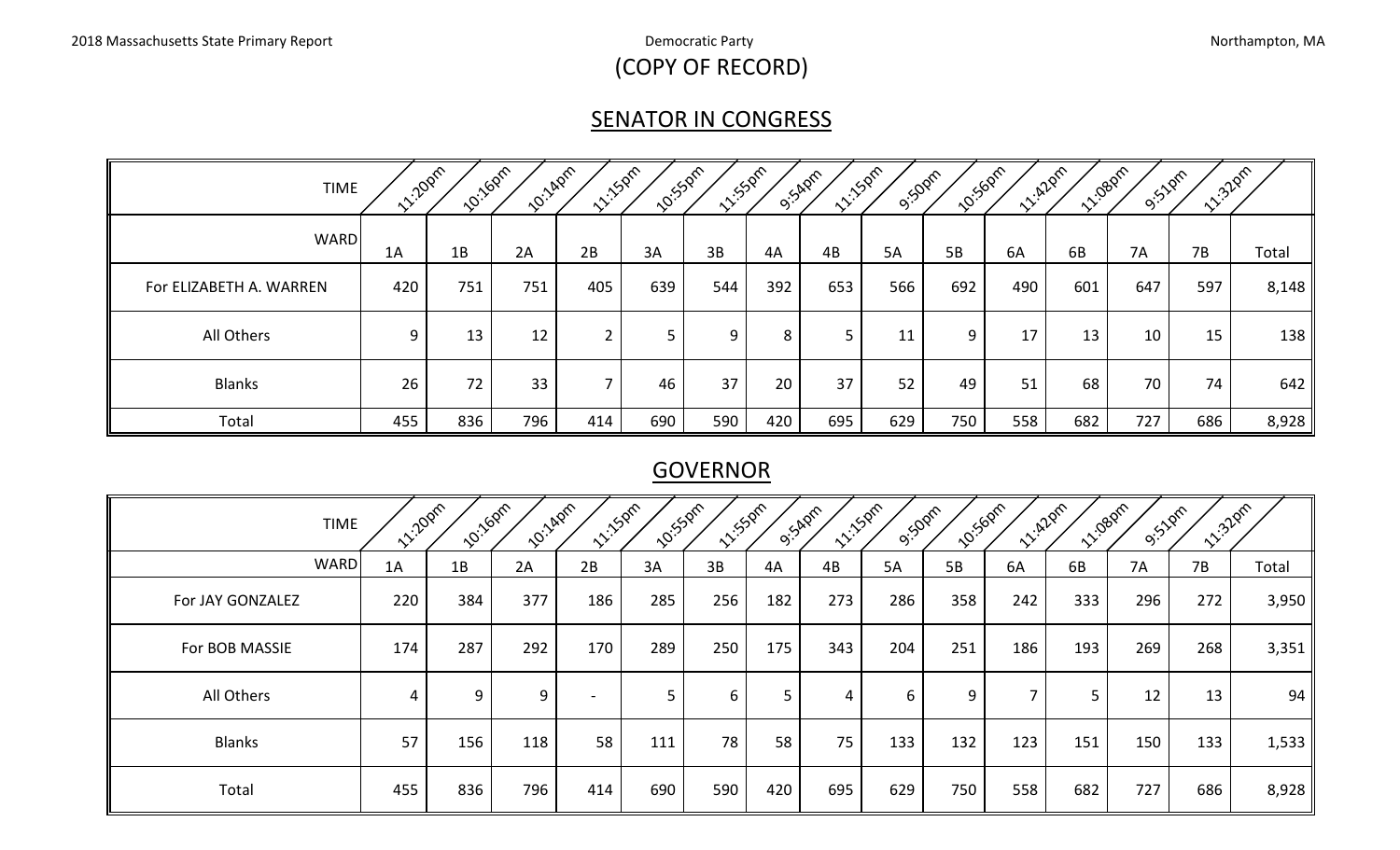# LIEUTENANT GOVERNOR

| <b>TIME</b>         | <b>11:20pm</b> | <b>10:160m</b> | <b>10:140m</b> | <b>11:150m</b> | <b>10:</b> 550m | <b>11:50ml</b> |                | O.SARDIN | <b>11:150m</b><br><b>9:50pm</b> |     | <b>10:50pm</b> | <b>12.22pm</b> | <b>11-1080M</b><br>O. SZPM | 1.320m         |       |
|---------------------|----------------|----------------|----------------|----------------|-----------------|----------------|----------------|----------|---------------------------------|-----|----------------|----------------|----------------------------|----------------|-------|
| <b>WARD</b>         | 1A             | 1B             | 2A             | 2B             | 3A              | 3B             | 4A             | 4B       | <b>5A</b>                       | 5B  | 6A             | 6B             | <b>7A</b>                  | 7B             | Total |
| For QUENTIN PALFREY | 262            | 412            | 397            | 215            | 336             | 290            | 220            | 360      | 287                             | 365 | 268            | 320            | 339                        | 309            | 4,380 |
| For JIMMY TINGLE    | 83             | 169            | 132            | 82             | 152             | 144            | 90             | 143      | 126                             | 161 | 109            | 131            | 131                        | 135            | 1,788 |
| All Others          |                | $\overline{4}$ | $\overline{4}$ |                | $\overline{2}$  | $\overline{4}$ | $\overline{2}$ | 3        | $\overline{2}$                  |     |                |                | 4                          | $\overline{3}$ | 33    |
| <b>Blanks</b>       | 109            | 251            | 263            | 116            | 200             | 152            | 108            | 189      | 214                             | 223 | 180            | 230            | 253                        | 239            | 2,727 |
| Total               | 455            | 836            | 796            | 414            | 690             | 590            | 420            | 695      | 629                             | 750 | 558            | 682            | 727                        | 686            | 8,928 |

# ATTORNEY GENERAL

| <b>TIME</b>      | <b>11:20pm</b> | 10:160m | <b>10:14pm</b> | <b>11:150m</b> | 10:550m      | <b>11/5/2m2</b> |     | <b>11:150m</b><br><b>9:54pm</b> | <b>9:50pm</b> | <b>10:50pm</b> | <b>11-12</b> Pre | <b>11:080m</b> | O. SZPIR | 11:32 pm |                 |
|------------------|----------------|---------|----------------|----------------|--------------|-----------------|-----|---------------------------------|---------------|----------------|------------------|----------------|----------|----------|-----------------|
| <b>WARD</b>      | 1A             | 1B      | 2A             | 2B             | 3A           | 3B              | 4A  | 4B                              | <b>5A</b>     | 5B             | 6A               | 6B             | 7A       | 7B       | Total           |
| For MAURA HEALEY | 403            | 728     | 714            | 385            | 589          | 514             | 358 | 612                             | 551           | 664            | 484              | 593            | 638      | 573      | 7,806           |
| All Others       | 3              | 4       | –              | $\blacksquare$ | $\mathbf{3}$ | 5               | 5   | $\overline{\phantom{0}}$<br>∠   | 4             | 3              | 5                | 4              |          | 8        | 58 <sub>1</sub> |
| <b>Blanks</b>    | 49             | 104     | 75             | 29             | 98           | 71              | 57  | 81                              | 74            | 83             | 69               | 85             | 84       | 105      | 1,064           |
| Total            | 455            | 836     | 796            | 414            | 690          | 590             | 420 | 695                             | 629           | 750            | 558              | 682            | 727      | 686      | 8,928           |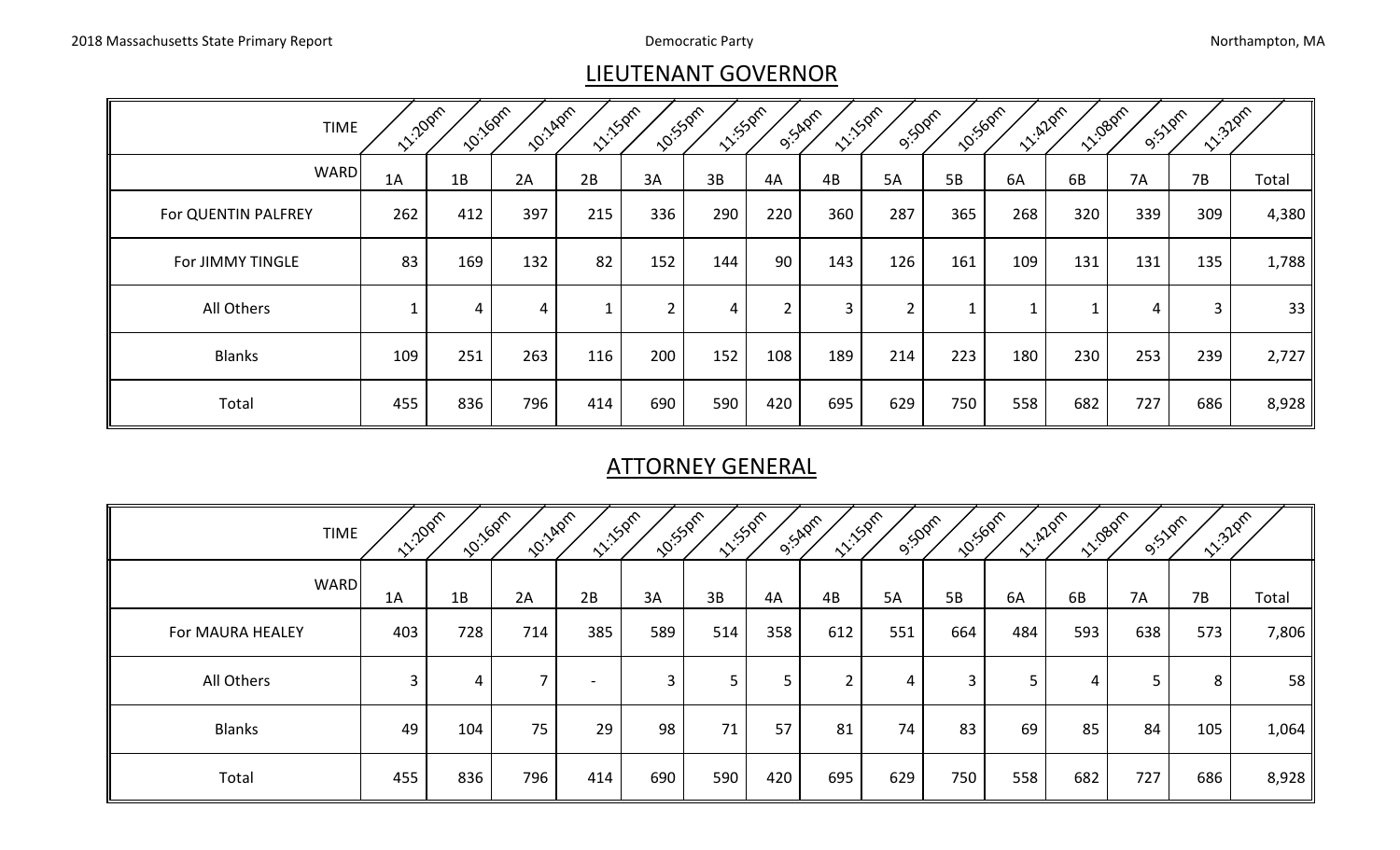# **SECRETARY OF STATE**

| <b>TIME</b>           | 11/10pm        | 10:160m        | <b>2011/40m</b> | 11:150m                  | <b>20:55</b> 0m | 11:55 pm |                | 11:50m<br>O.S.Apm | <b>9:50pm</b> | <b>10:50pm</b> | <b>12:420m</b> | 11/1080m | <b>9:51pm</b> | 11:32pm |       |
|-----------------------|----------------|----------------|-----------------|--------------------------|-----------------|----------|----------------|-------------------|---------------|----------------|----------------|----------|---------------|---------|-------|
| <b>WARD</b>           | 1A             | 1B             | 2A              | 2B                       | 3A              | 3B       | 4A             | 4B                | <b>5A</b>     | <b>5B</b>      | 6A             | 6B       | <b>7A</b>     | 7B      | Total |
| For WILLIAM F. GALVIN | 194            | 431            | 333             | 180                      | 254             | 240      | 155            | 246               | 281           | 337            | 329            | 352      | 389           | 348     | 4,069 |
| All JOSH ZAKIM        | 211            | 290            | 358             | 187                      | 340             | 272      | 206            | 370               | 271           | 308            | 160            | 254      | 239           | 250     | 3,716 |
| <b>ALL OTHERS</b>     | $\overline{2}$ | $\overline{2}$ | $\overline{2}$  | $\overline{\phantom{a}}$ | $\overline{2}$  | 4        | $\overline{2}$ |                   |               | $\overline{2}$ | $\overline{2}$ |          | 3             | 3       | 27    |
| <b>Blanks</b>         | 48             | 113            | 103             | 47                       | 94              | 74       | 57             | 78                | 76            | 103            | 67             | 75       | 96            | 85      | 1,116 |
| Total                 | 455            | 836            | 796             | 414                      | 690             | 590      | 420            | 695               | 629           | 750            | 558            | 682      | 727           | 686     | 8,928 |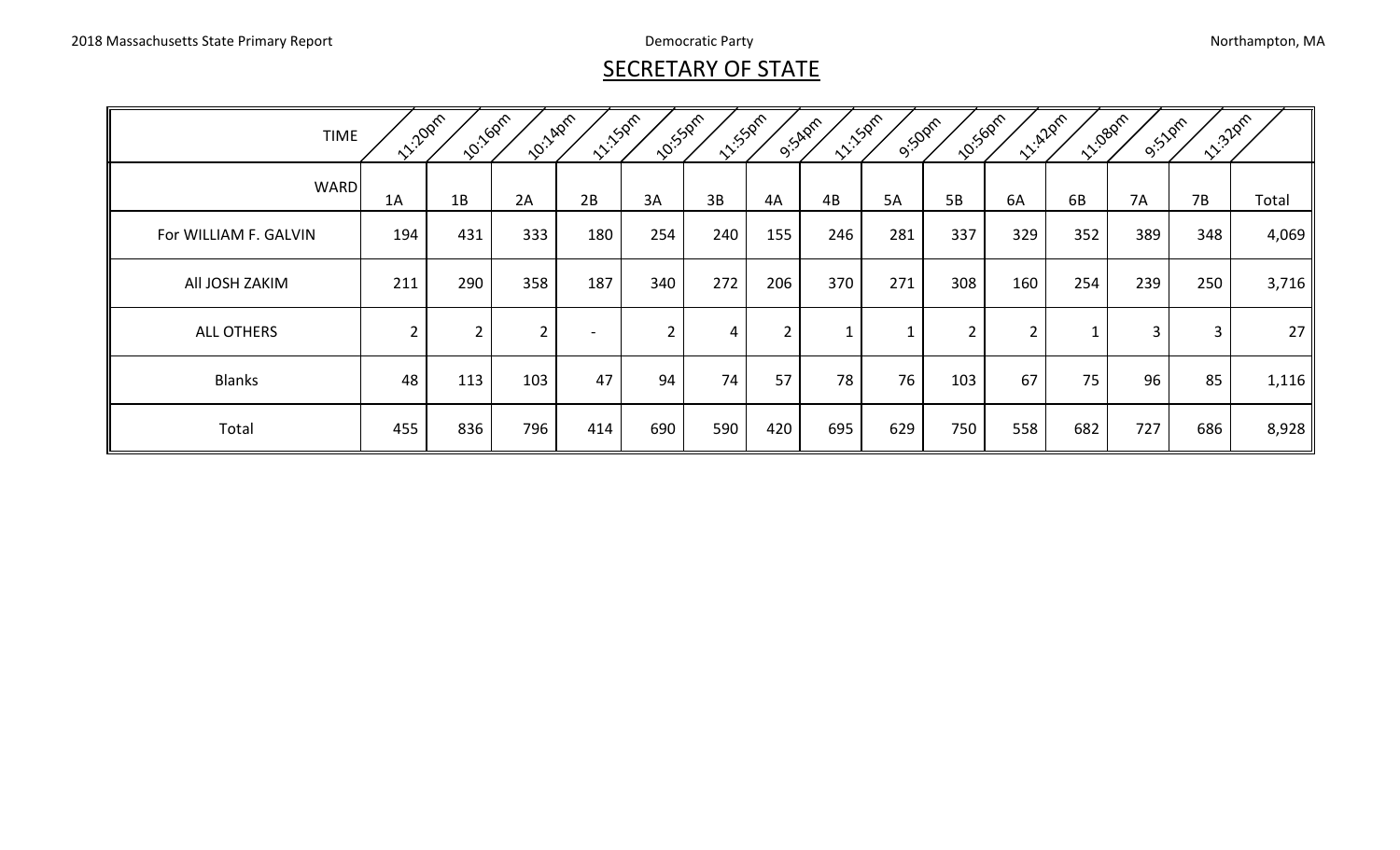#### **TREASURER**

| <b>TIME</b>          | <b>1220pm</b> | <b>10:16pm</b> | <b>10:140M</b> | <b>11:150m</b>           | <b>10:53pm</b> | <b>11:52pm</b> |     | <b>11.150m</b><br>O.S.Aprr | <b>9:50pm</b>  | <b>10:50pm</b>           | <b>11:A20m</b> | <b>11-1080M</b> | 9:52pm | <b>11:32pm</b> |       |
|----------------------|---------------|----------------|----------------|--------------------------|----------------|----------------|-----|----------------------------|----------------|--------------------------|----------------|-----------------|--------|----------------|-------|
| <b>WARD</b>          | 1A            | 1B             | 2A             | 2B                       | 3A             | 3B             | 4A  | 4B                         | 5A             | <b>5B</b>                | 6A             | 6B              | 7A     | 7B             | Total |
| For DEBORAH GOLDBERG | 357           | 627            | 595            | 319                      | 486            | 427            | 308 | 501                        | 454            | 544                      | 413            | 511             | 536    | 492            | 6,570 |
| <b>ALL OTHERS</b>    | 4             |                | $\overline{2}$ | $\overline{\phantom{0}}$ | 3              | 5 <sup>5</sup> | 3   | 4                          | $\overline{2}$ | $\overline{\phantom{a}}$ |                |                 | 3      | 3              | 32    |
| <b>Blanks</b>        | 94            | 208            | 199            | 95                       | 201            | 158            | 109 | 190                        | 173            | 206                      | 144            | 170             | 188    | 191            | 2,326 |
| Total                | 455           | 836            | 796            | 414                      | 690            | 590            | 420 | 695                        | 629            | 750                      | 558            | 682             | 727    | 686            | 8,928 |

#### AUDITOR

| <b>TIME</b>       | <b>12/2021</b> | 10:160m | <b>10:140m</b> | <b>11:150m</b>           | <b>10:55pm</b>           | <b>11:55pm</b> |                | <b>11:150m</b><br>O.S.Aprr | <b>9:50pm</b> | <b>10:50pm</b> | <b>11-A20m</b> |     | <b>11:080m</b><br><b>9:51</b> 0m | 11:32 pm |       |
|-------------------|----------------|---------|----------------|--------------------------|--------------------------|----------------|----------------|----------------------------|---------------|----------------|----------------|-----|----------------------------------|----------|-------|
| <b>WARD</b>       | 1A             | 1B      | 2A             | 2B                       | 3A                       | 3B             | 4A             | 4B                         | <b>5A</b>     | 5B             | 6A             | 6B  | <b>7A</b>                        | 7B       | Total |
| For SUZANNE BUMP  | 355            | 616     | 585            | 316                      | 489                      | 422            | 307            | 499                        | 454           | 550            | 406            | 507 | 536                              | 495      | 6,537 |
| <b>ALL OTHERS</b> | ำ              | 3       | <u>າ</u>       | $\overline{\phantom{0}}$ | $\overline{\phantom{a}}$ | $\overline{4}$ | $\overline{3}$ | 3                          | 5             |                | ᅩ              |     | 4                                | 4        | 39    |
| <b>Blanks</b>     | 98             | 217     | 209            | 98                       | 201                      | 164            | 110            | 193                        | 170           | 193            | 151            | 174 | 187                              | 187      | 2,352 |
| Total             | 455            | 836     | 796            | 414                      | 690                      | 590            | 420            | 695                        | 629           | 750            | 558            | 682 | 727                              | 686      | 8,928 |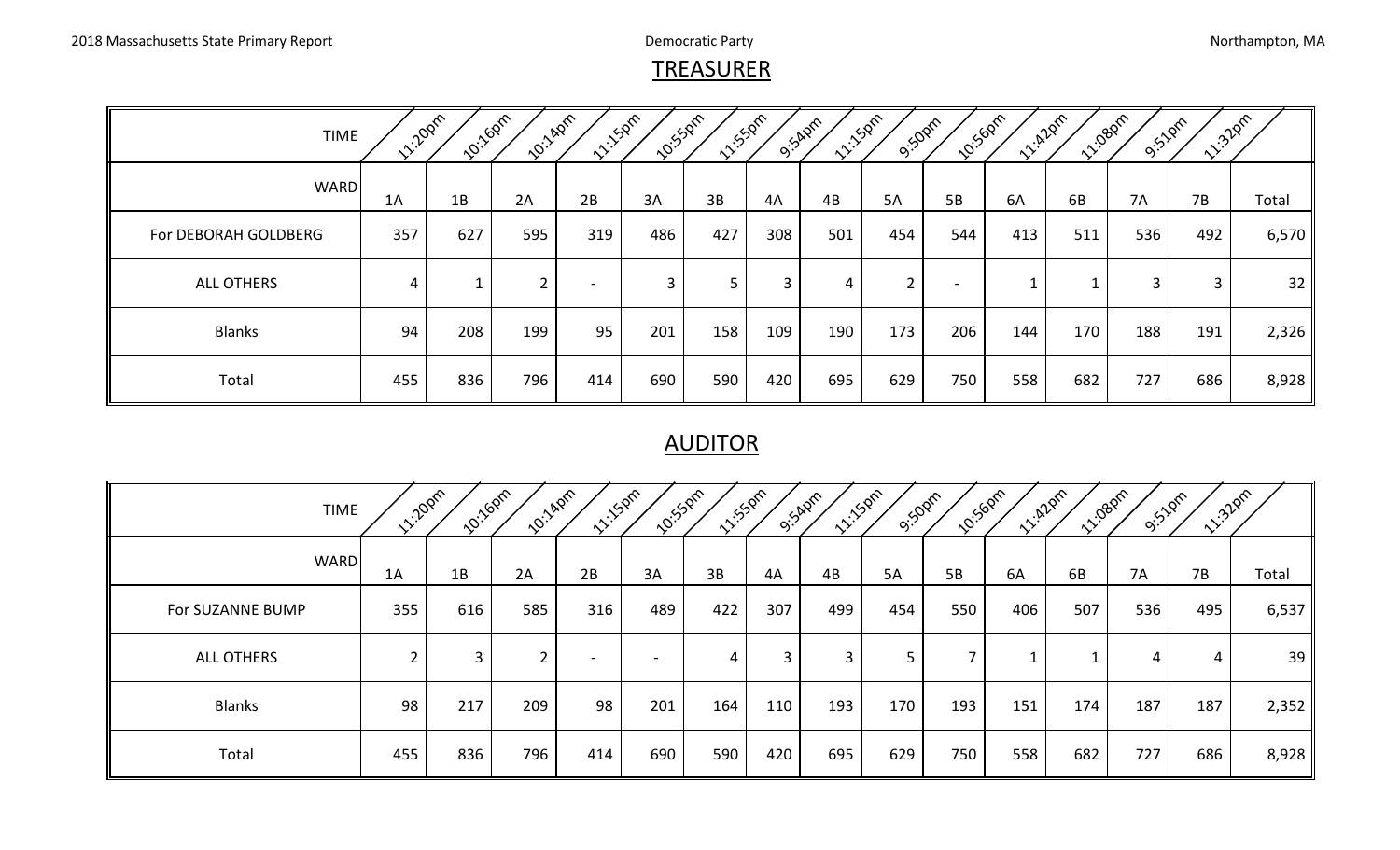## REPRESENTATIVE IN CONGRESS

| TIME               | <b>1220pm</b> | 10:160m | <b>10:14pm</b> | <b>11:50m</b> | <b>10:</b> 550m | <b>11/5/2nm</b> |     | <b>11-150m</b><br>O.S.A.Qrn | <b>9:50pm</b> | <b>10:50pm</b> |     | <b>11-1080M</b><br><b>11.420m</b> | <b>9:51pm</b> | <b>11:32pm</b> |       |
|--------------------|---------------|---------|----------------|---------------|-----------------|-----------------|-----|-----------------------------|---------------|----------------|-----|-----------------------------------|---------------|----------------|-------|
| <b>WARD</b>        | 1A            | 1B      | 2A             | 2B            | 3A              | 3B              | 4A  | 4B                          | <b>5A</b>     | 5B             | 6A  | 6B                                | <b>7A</b>     | 7B             | Total |
| For JAMES MCGOVERN | 403           | 702     | 690            | 363           | 557             | 489             | 352 | 600                         | 528           | 627            | 454 | 577                               | 603           | 556            | 7,501 |
| <b>ALL OTHERS</b>  | 9             | 13      | ⇁              | 11            | ⇁               | 13              | 5   | 9                           | 10            | 15             | 12  | 5                                 | 11            | 10             | 137   |
| <b>Blanks</b>      | 43            | 121     | 99             | 40            | 126             | 88              | 63  | 86                          | 91            | 108            | 92  | 100                               | 113           | 120            | 1,290 |
| Total              | 455           | 836     | 796            | 414           | 690             | 590             | 420 | 695                         | 629           | 750            | 558 | 682                               | 727           | 686            | 8,928 |

# **COUNCILLOR**

| <b>TIME</b>        | <b>11:20pm</b> | <b>10:16pm</b> | <b>20:14pm</b> | <b>11:50m</b>            | <b>10:</b> 55pm | <b>11-150M</b> |     | <b>11:150m</b><br>O.S.A.Prn   | <b>9:50pm</b> | <b>10:50pm</b> |     | <b>12.20m</b> | <b>11:080m</b><br><b>9:52PM</b> | <b>11:32</b> pm |       |
|--------------------|----------------|----------------|----------------|--------------------------|-----------------|----------------|-----|-------------------------------|---------------|----------------|-----|---------------|---------------------------------|-----------------|-------|
| <b>WARD</b>        | 1A             | 1B             | 2A             | 2B                       | 3A              | 3B             | 4A  | 4B                            | 5A            | 5B             | 6A  | 6B            | 7A                              | 7B              | Total |
| For MARY E. HURLEY | 357            | 602            | 552            | 311                      | 477             | 417            | 292 | 487                           | 446           | 528            | 410 | 487           | 520                             | 487             | 6,373 |
| ALL OTHERS         | 3              | 3              | 4              | $\overline{\phantom{a}}$ |                 | 4              | 6   | $\overline{\phantom{0}}$<br>∠ |               | ົ<br>∠         |     |               | 6                               |                 | 42    |
| <b>Blanks</b>      | 95             | 231            | 240            | 103                      | 212             | 169            | 122 | 206                           | 182           | 220            | 147 | 193           | 201                             | 192             | 2,513 |
| Total              | 455            | 836            | 796            | 414                      | 690             | 590            | 420 | 695                           | 629           | 750            | 558 | 682           | 727                             | 686             | 8,928 |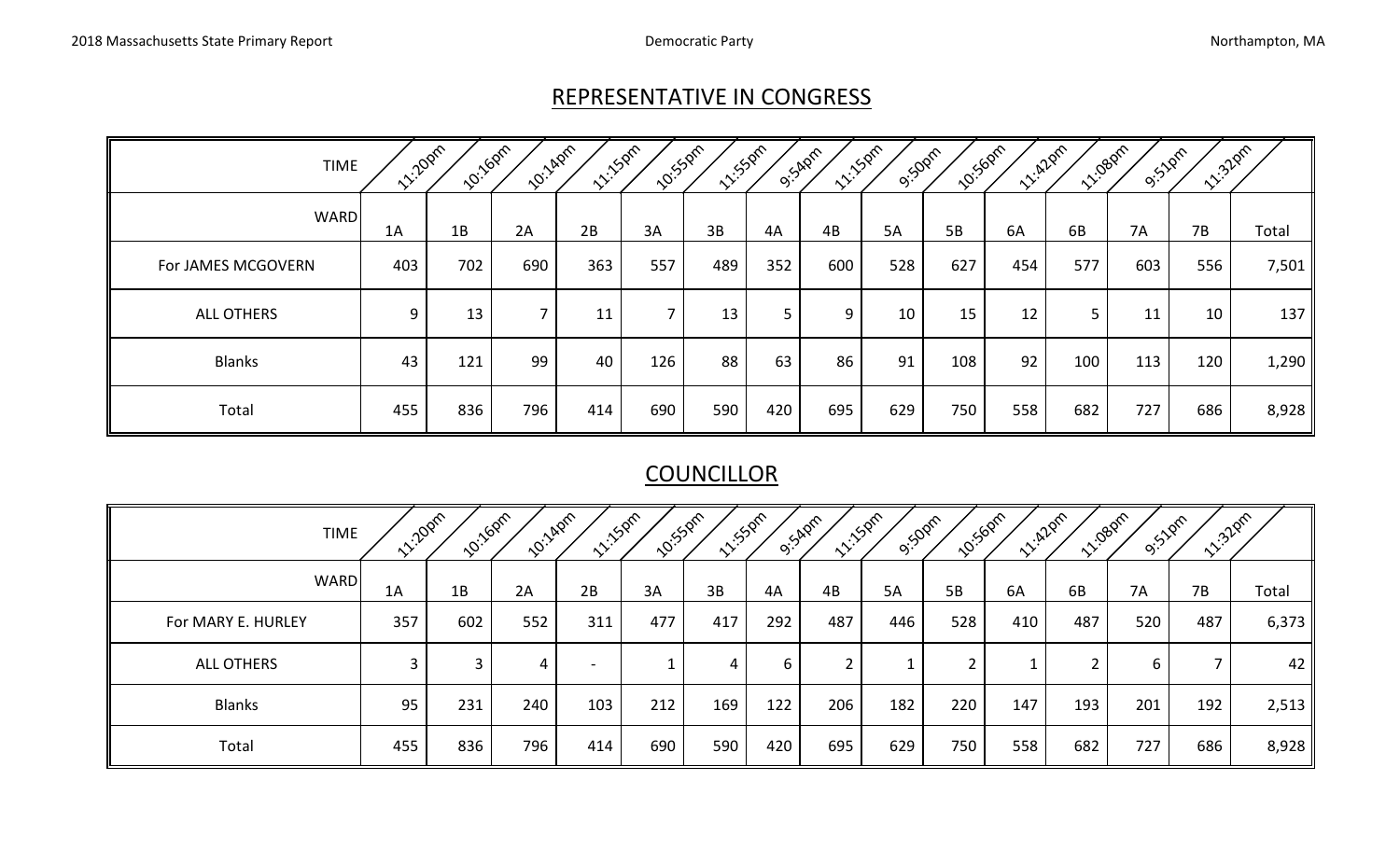#### **SENATOR IN GENERAL COURT**

| <b>TIME</b>           | 11:20pm | 10:160m | <b>10:140m</b> | 11:15 pm | 10:55.0ml | 11:550m |     | 11-15 Dans<br>9.SADM | <b>9.50pm</b> | <b>10:50pm</b> | <b>12:428m</b> | 11-1.080m | <b>9.51pm</b> | 11.32pm |       |
|-----------------------|---------|---------|----------------|----------|-----------|---------|-----|----------------------|---------------|----------------|----------------|-----------|---------------|---------|-------|
| <b>WARD</b>           | 1A      | 1B      | 2A             | 2B       | 3A        | 3B      | 4A  | 4B                   | <b>5A</b>     | 5B             | 6A             | 6B        | <b>7A</b>     | 7B      | Total |
| For CHELSEA KLINE     | 191     | 168     | 174            | 105      | 250       | 223     | 143 | 166                  | 164           | 162            | 206            | 222       | 171           | 181     | 2,526 |
| For JOANNE COMEFORD   | 211     | 579     | 554            | 285      | 346       | 281     | 218 | 437                  | 359           | 509            | 235            | 378       | 412           | 408     | 5,212 |
| For STEVE CONNOR      | 15      | 17      | 9              | 5        | 18        | 19      | 5   | 13                   | 28            | 35             | 25             | 28        | 45            | 35      | 297   |
| For RYAN R. O'DONNELL | 18      | 26      | 25             | 10       | 39        | 32      | 15  | 12                   | 27            | 19             | 18             | 17        | 36            | 36      | 330   |
| ALL OTHERS & BLANKS   | 20      | 46      | 34             | 9        | 37        | 35      | 39  | 67                   | 51            | 25             | 74             | 37        | 63            | 26      | 563   |
| Total                 | 455     | 836     | 796            | 414      | 690       | 590     | 420 | 695                  | 629           | 750            | 558            | 682       | 727           | 686     | 8,928 |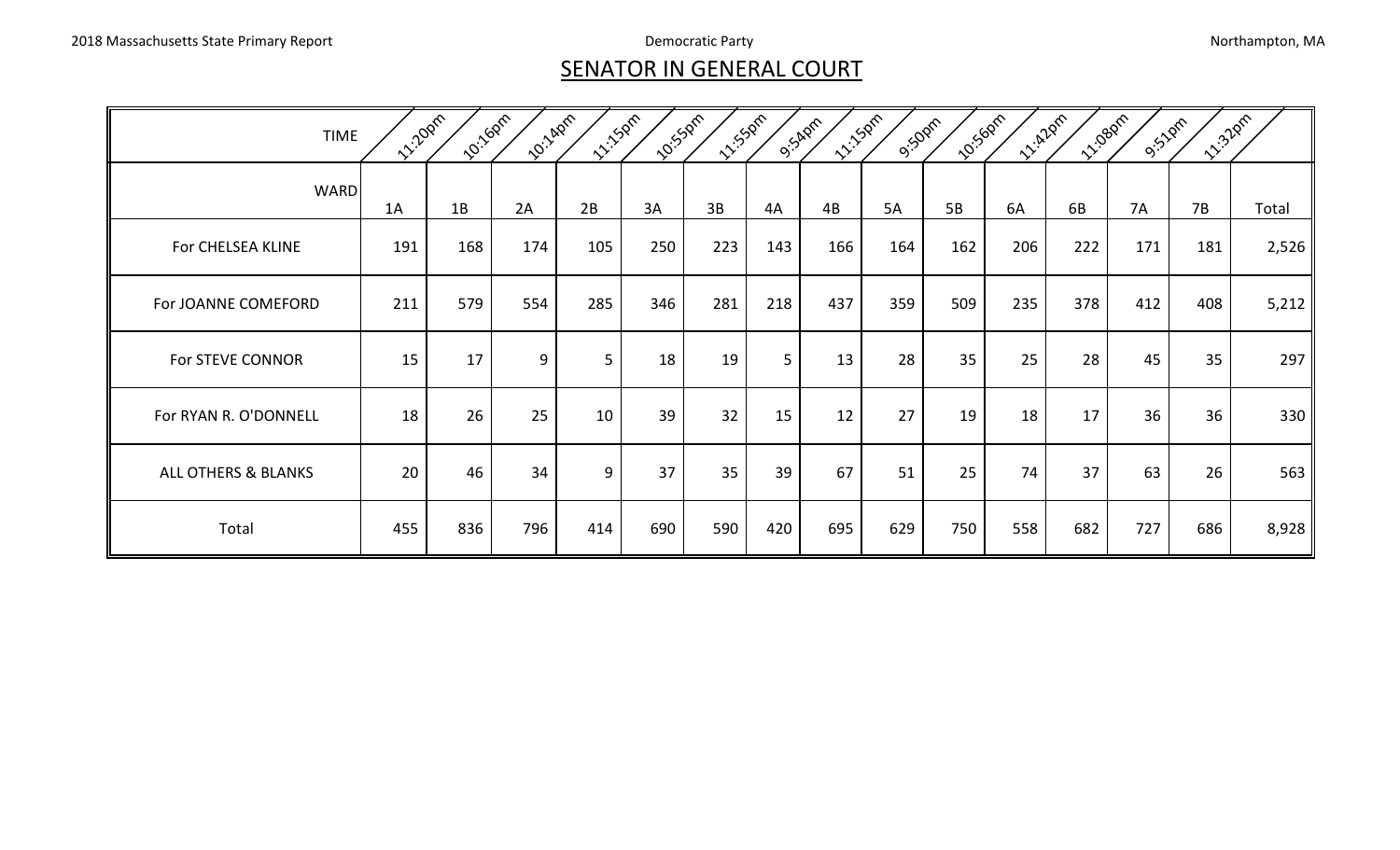#### REPRESENTATIVE IN GENERAL COURT

| <b>TIME</b>          | <b>11:20pm</b> | <b>10:160m</b> | <b>10:140m</b> | <b>11:150M</b> | <b>10:55pm</b> | <b>11:530m</b> |                | <b>11:15pm</b><br>9.54pm | 9:50pm | <b>10:50pm</b> | <b>12/2/2nh</b> |                | <b>11:080m</b><br><b>9:51pm</b> | <b>11.320m</b> |       |
|----------------------|----------------|----------------|----------------|----------------|----------------|----------------|----------------|--------------------------|--------|----------------|-----------------|----------------|---------------------------------|----------------|-------|
| <b>WARD</b>          | 1A             | 1B             | 2A             | 2B             | 3A             | 3B             | 4A             | 4B                       | 5A     | 5B             | 6A              | 6B             | 7A                              | <b>7B</b>      | Total |
| For LINDSAY SABADOSA | 320            | 474            | 554            | 319            | 479            | 404            | 281            | 502                      | 353    | 497            | 277             | 339            | 398                             | 369            | 5,566 |
| For DIANA SZYNAL     | 109            | 336            | 228            | 84             | 185            | 153            | 109            | 173                      | 245    | 236            | 261             | 325            | 311                             | 286            | 3,041 |
| ALL OTHERS           | 4              | 6              | 3              | 4              | 5              | 5 <sup>5</sup> | $\overline{2}$ | 5 <sup>5</sup>           | 10     | 6              | 11              | $\overline{2}$ | 5                               | 14             | 82    |
| <b>BLANKS</b>        | 22             | 20             | 11             | $\overline{7}$ | 21             | 28             | 28             | 15                       | 21     | 11             | 9               | 16             | 13                              | 17             | 239   |
| Total                | 455            | 836            | 796            | 414            | 690            | 590            | 420            | 695                      | 629    | 750            | 558             | 682            | 727                             | 686            | 8,928 |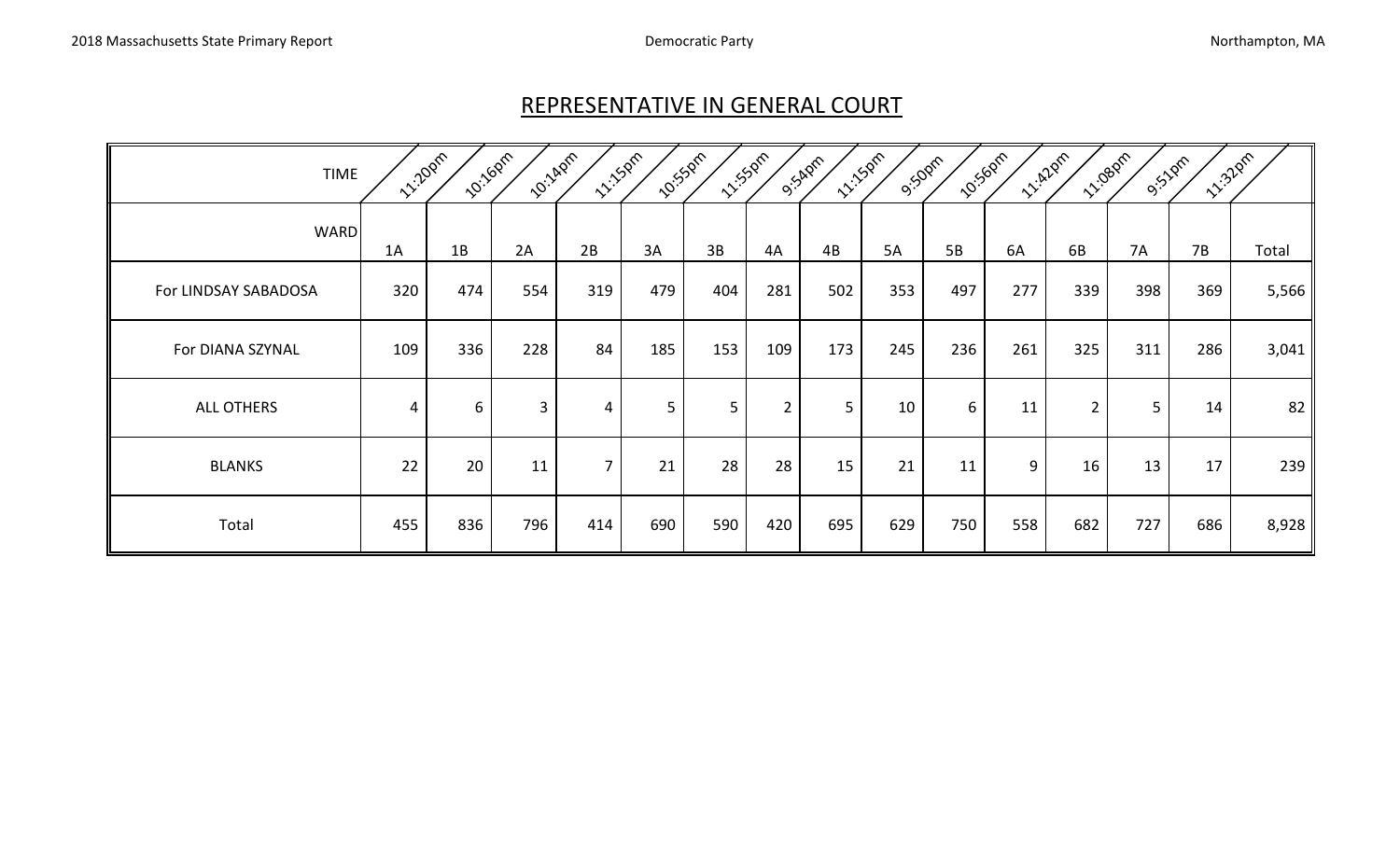## DISTRICT ATTORNEY

| <b>TIME</b>           | <b>11:20pm</b> | 10:1687 | <b>20:14pm</b> | 11.150m | <b>20:53</b> 0m | <b>11-150MM</b> | O.S.Aprr       | <b>11-15pm</b> | <b>9:50pm</b>  | <b>10:50pm</b> | <b>122</b> Pro | <b>11:08pm</b> | <b>9:</b> 1/2m | 1.32pm |       |
|-----------------------|----------------|---------|----------------|---------|-----------------|-----------------|----------------|----------------|----------------|----------------|----------------|----------------|----------------|--------|-------|
| <b>WARD</b>           | 1A             | 1B      | 2A             | 2B      | 3A              | 3B              | 4A             | 4B             | <b>5A</b>      | 5B             | 6A             | 6B             | <b>7A</b>      | 7B     | Total |
| For DAVID E. SULLIVAN | 363            | 675     | 633            | 346     | 517             | 452             | 328            | 550            | 499            | 600            | 454            | 565            | 591            | 550    | 7,123 |
| <b>ALL OTHERS</b>     | 3              | 3       | 4              |         | ◠<br>∠          | 6               | $\overline{4}$ | $\overline{2}$ | $\overline{4}$ |                | 4              |                |                | 6      | 42    |
| <b>BLANKS</b>         | 89             | 158     | 159            | 67      | 171             | 132             | 88             | 143            | 126            | 149            | 100            | 116            | 135            | 130    | 1,763 |
| Total                 | 455            | 836     | 796            | 414     | 690             | 590             | 420            | 695            | 629            | 750            | 558            | 682            | 727            | 686    | 8,928 |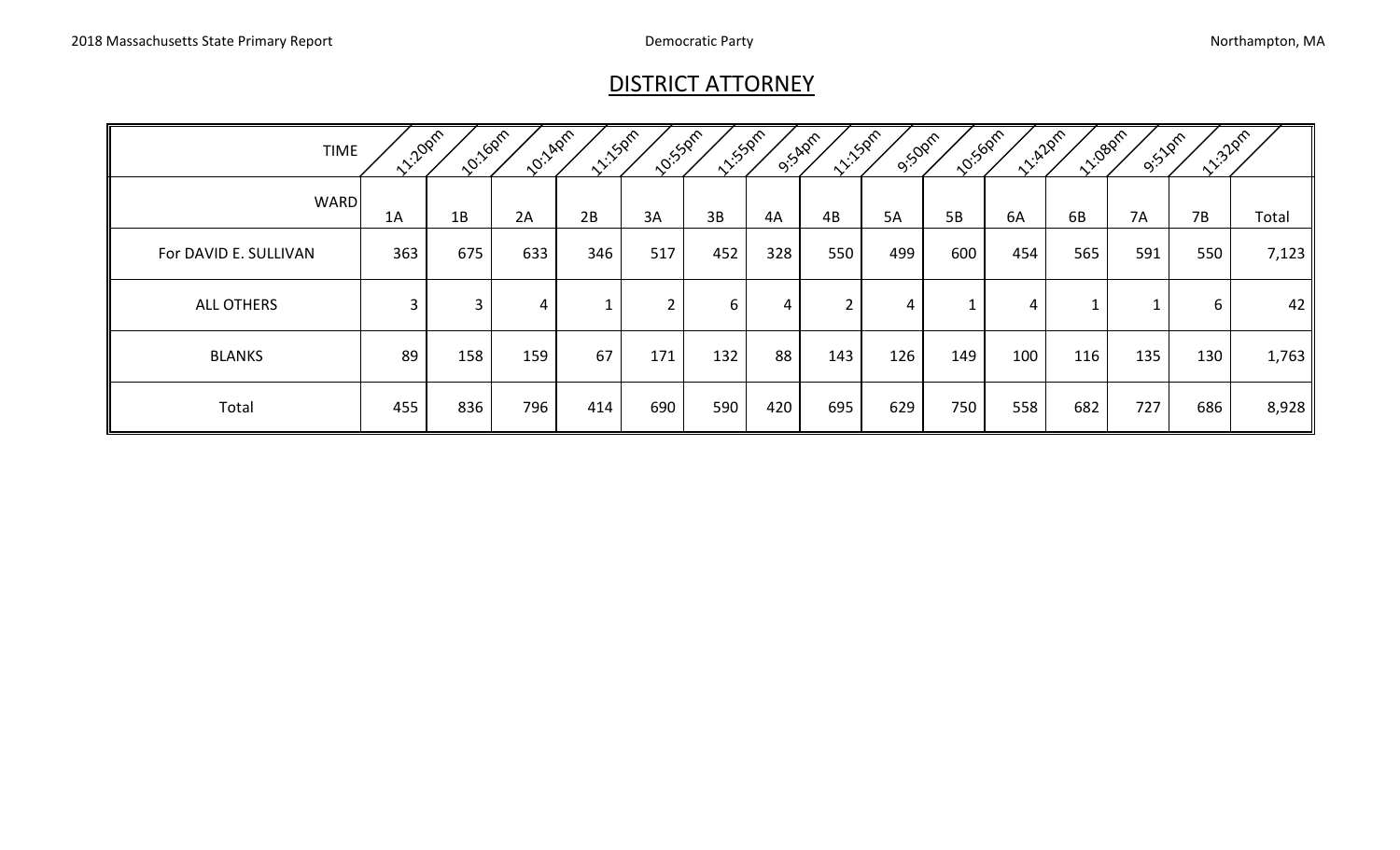# CLERK OF COURTS

| <b>TIME</b>                  | <b>11:20pm</b> | <b>2011-00M</b>          | <b>10:140M</b> | <b>11:150m</b> | <b>2015</b> SOM | <b>11:55pm</b> |     | <b>11-150m</b><br>O.SAPPT | <b>9:50pm</b>  | <b>10:50pm</b> | <b>11: 420m</b> | <b>11:080m2</b> | <b>9:51pm</b>   | <b>11:32</b> pm |       |
|------------------------------|----------------|--------------------------|----------------|----------------|-----------------|----------------|-----|---------------------------|----------------|----------------|-----------------|-----------------|-----------------|-----------------|-------|
| <b>WARD</b>                  | 1A             | 1B                       | 2A             | 2B             | 3A              | 3B             | 4A  | 4B                        | 5A             | 5B             | 6A              | 6B              | <b>7A</b>       | 7B              | Total |
| For HARRY J. JEKANOWSKI, JR. | 341            | 620                      | 574            | 313            | 500             | 424            | 307 | 499                       | 470            | 544            | 417             | 519             | 548             | 511             | 6,587 |
| <b>ALL OTHERS</b>            | $\overline{3}$ | $\overline{\phantom{0}}$ | $\mathbf{3}$   | ົາ             | $\blacksquare$  | $\overline{4}$ | 3   |                           | $\overline{2}$ |                | 3               | ∠               | $\qquad \qquad$ | $\overline{2}$  | 24    |
| <b>BLANKS</b>                | 111            | 216                      | 219            | 99             | 190             | 162            | 110 | 196                       | 157            | 206            | 138             | 161             | 179             | 173             | 2,317 |
| Total                        | 455            | 836                      | 796            | 414            | 690             | 590            | 420 | 695                       | 629            | 750            | 558             | 682             | 727             | 686             | 8,928 |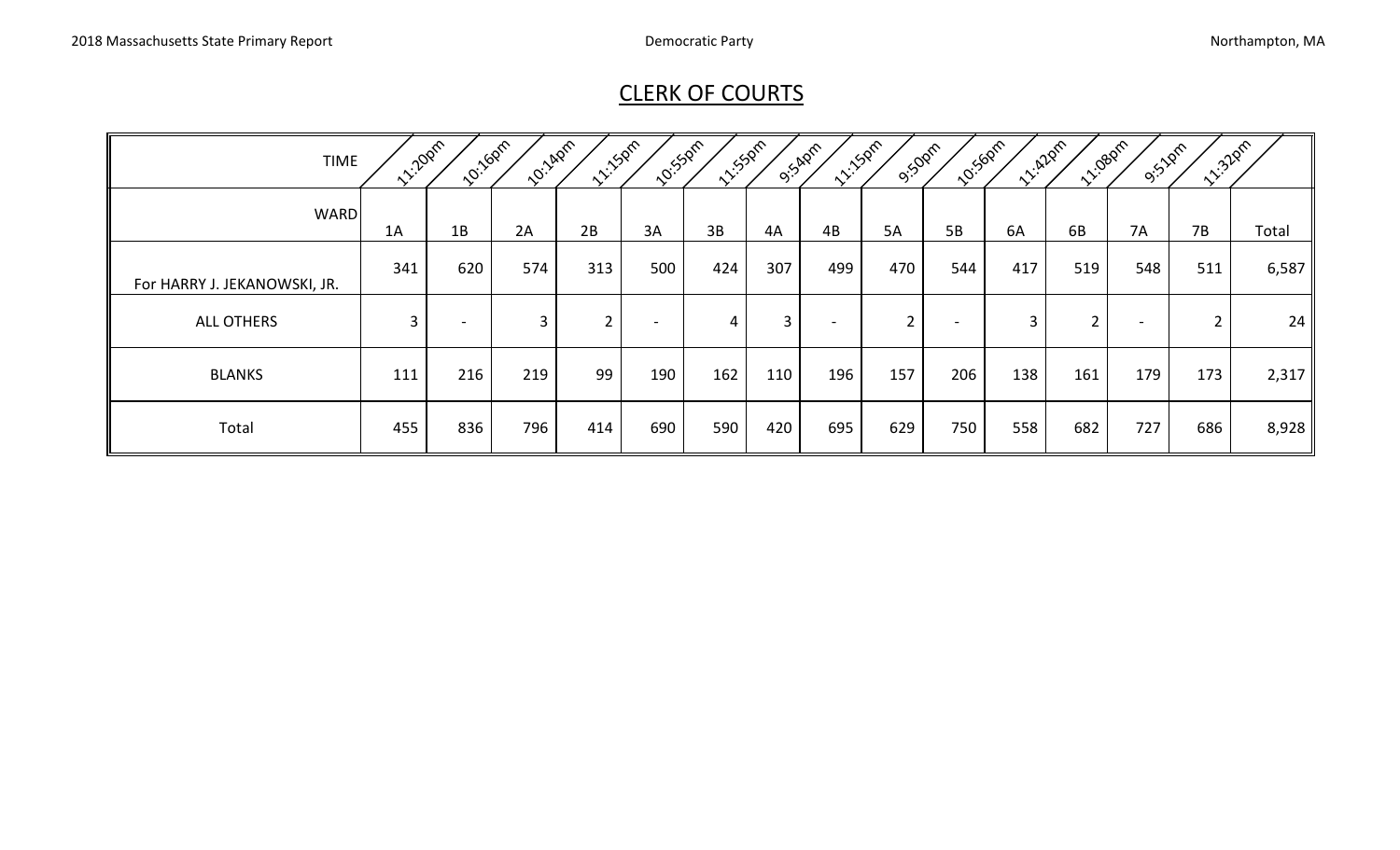# REGISTER OF DEEDS

| <b>TIME</b>           | <b>11:20pm</b> | <b>10:16pm</b> | <b>10:140m</b> | <b>11:150m</b> | <b>2.55pm</b>  | <b>11:550m2</b> |              | <b>11:150m</b><br>O.S.Aprr | <b>9:50pm</b> | <b>10:50pm</b> | <b>11.22pm</b> | <b>11:080m</b> | <b>9:51pm</b> | 11:320m |       |
|-----------------------|----------------|----------------|----------------|----------------|----------------|-----------------|--------------|----------------------------|---------------|----------------|----------------|----------------|---------------|---------|-------|
| <b>WARD</b>           | 1A             | 1B             | 2A             | 2B             | 3A             | 3B              | 4A           | 4B                         | <b>5A</b>     | 5B             | 6A             | 6B             | 7A            | 7B      | Total |
| For MARY K. OLBERDING | 345            | 625            | 585            | 323            | 484            | 433             | 307          | 497                        | 456           | 557            | 409            | 499            | 536           | 499     | 6,555 |
| <b>ALL OTHERS</b>     |                | -1             |                |                | $\overline{2}$ | 4               | $\mathbf{3}$ |                            | 4             |                |                | $\overline{2}$ | $\mathbf{3}$  | 3       | 28    |
| <b>BLANKS</b>         | 109            | 210            | 210            | 90             | 204            | 153             | 110          | 197                        | 169           | 192            | 148            | 181            | 188           | 184     | 2,345 |
| Total                 | 455            | 836            | 796            | 414            | 690            | 590             | 420          | 695                        | 629           | 750            | 558            | 682            | 727           | 686     | 8,928 |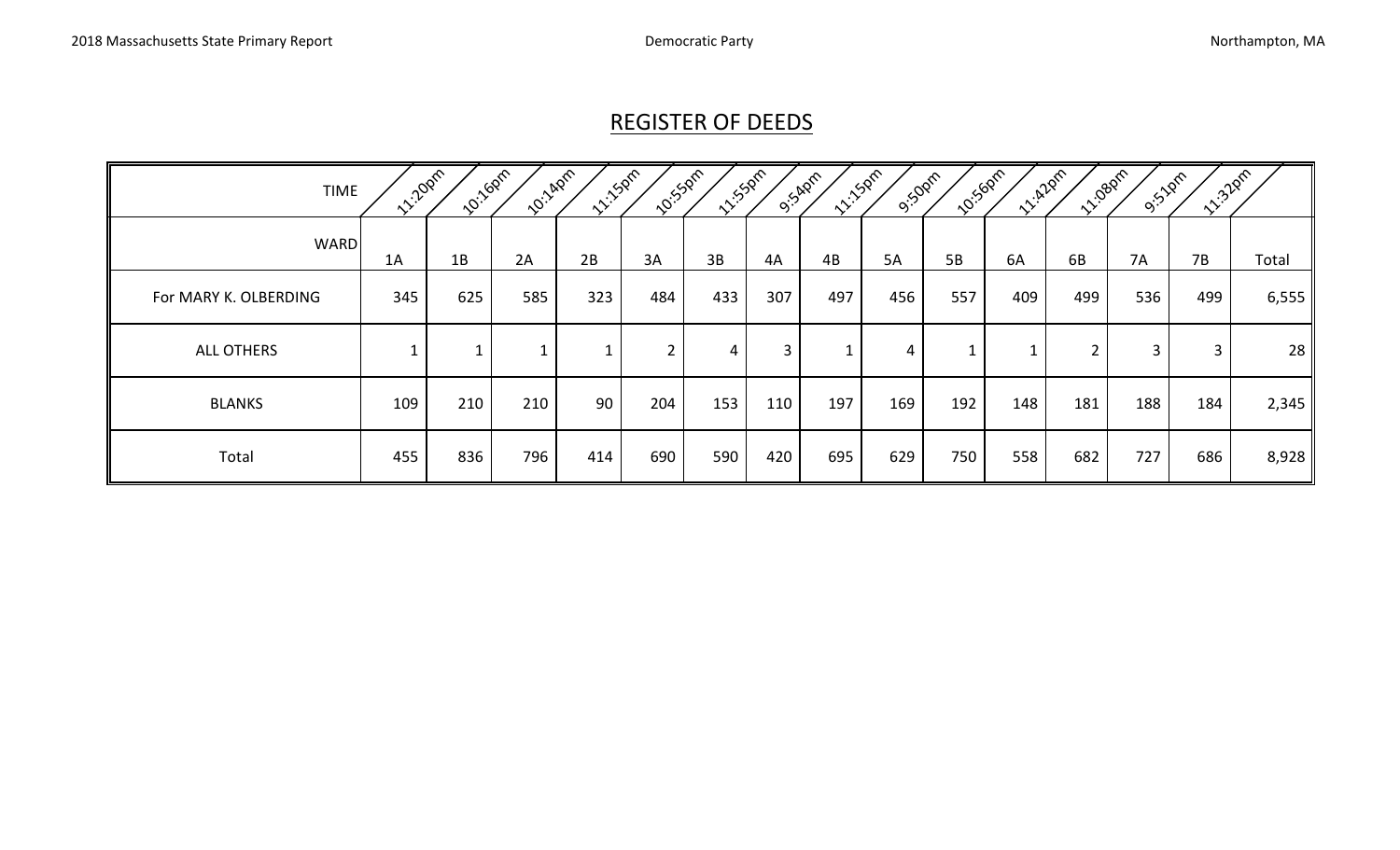STATE PRIMARY Republican Party September 6, 2012 City of Northampton

The Commonwealth of Massachusetts

At a Legal Primary of the Qualified Voters for the REPUBLICAN PARTY of all Wards and all Precincts, in the City of Northampton, holden on the sixth day of September, in the year Two Thousand Twelve, for the purpose of giving in their votes for State and District Officers;

The whole number of Ballots cast, including Absent Voters' Ballots was:

#### FOUR HUNDRED THIRTY-TWO (432)

And the whole number of Votes given in were received, sorted, counted and declared, and record thereof made in open meeting as by law directed; and said Votes were for the following named persons: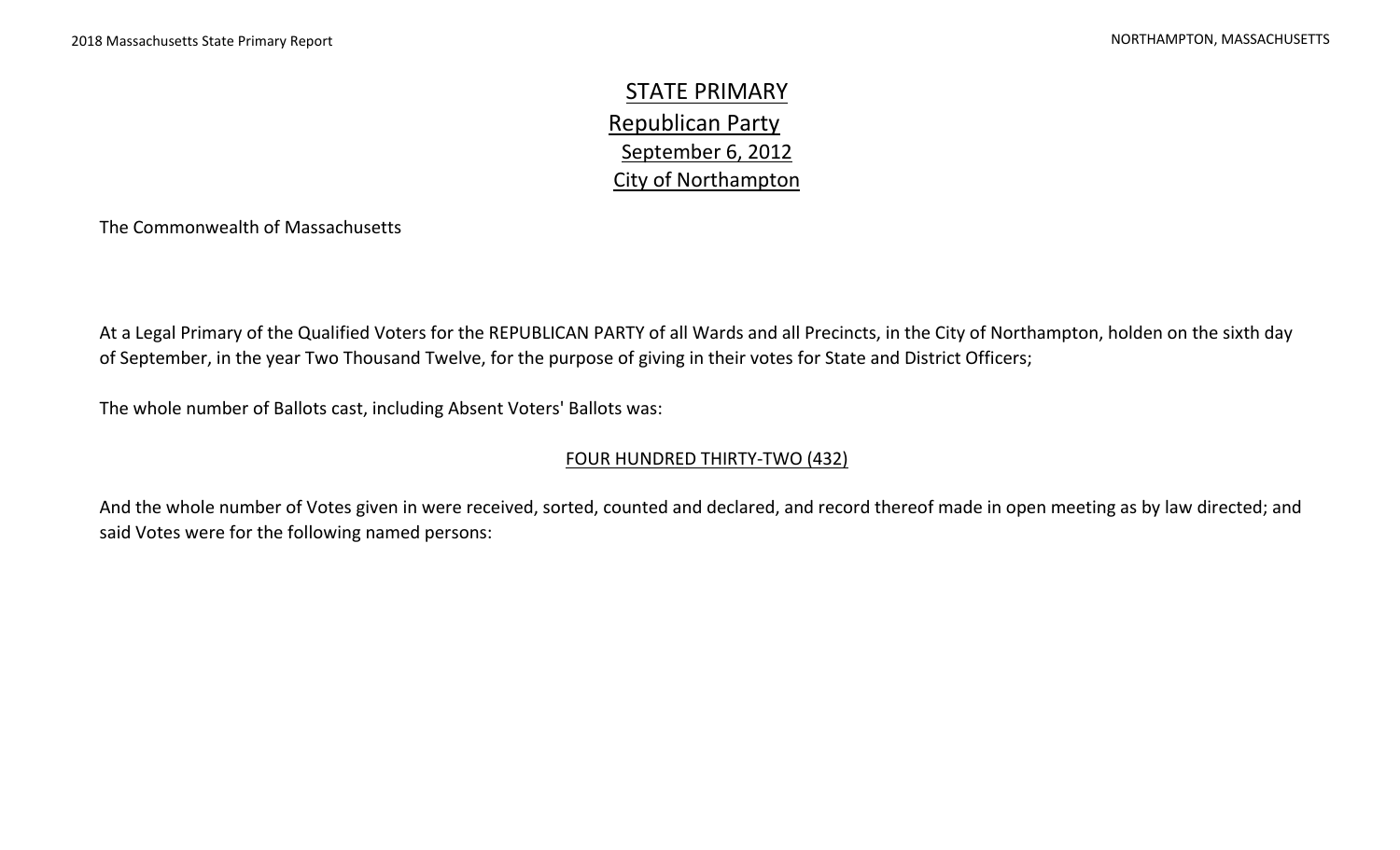# (COPY OF RECORD)

# SENATOR IN CONGRESS

| <b>TIME</b>              | 11:20pm        | <b>12:160m2</b> | <b>2012-</b> 2017 | 11-15-00m      | <b>10:</b> 550m | <b>11/5/2017</b> |                          | 11:50m<br>O'SARDIT | 9:50pm         | 10:50pm                  | <b>12/20m</b>            | 11:08pm     | <b>9.51pm</b> | 12:32pm |       |
|--------------------------|----------------|-----------------|-------------------|----------------|-----------------|------------------|--------------------------|--------------------|----------------|--------------------------|--------------------------|-------------|---------------|---------|-------|
| <b>WARD</b>              | 1A             | 1B              | 2A                | 2B             | 3A              | 3B               | 4A                       | 4B                 | 5A             | 5B                       | 6A                       | 6B          | <b>7A</b>     | 7B      | Total |
| For GEOFF DIEHL          | 12             | 9               | 5 <sup>5</sup>    | 6              | 3               | 6                | 5                        | 15                 | 15             | 8                        | 28                       | 26          | 9             | 18      | 165   |
| For JOHN KINGSTON        | 6              | 11              | 10                | $\overline{2}$ | 6               | 6                | 3                        | 6                  | $\overline{7}$ | 10                       | 26                       | 16          | 18            | 22      | 149   |
| For BETH JOYCE LINDSTROM | 4              | 4               | $\overline{2}$    | $\overline{2}$ | $\overline{2}$  | 5                | 9                        |                    | 5              | 5                        | 5                        | 10          | 6             | 13      | 74    |
| All Others               | $\blacksquare$ | $\overline{2}$  |                   |                |                 |                  | $\overline{\phantom{0}}$ |                    | 1              | $\overline{\phantom{0}}$ |                          |             |               |         | 6     |
| <b>Blanks</b>            | $\overline{2}$ | 4               | $2^{\circ}$       |                | 3               | $2^{\circ}$      |                          |                    | 4              |                          | $\overline{\phantom{0}}$ | $2^{\circ}$ | 10            | 5       | 38    |
| Total                    | 24             | 30              | 19                | 11             | 14              | 19               | 18                       | 25                 | 32             | 24                       | 60                       | 54          | 43            | 59      | 432   |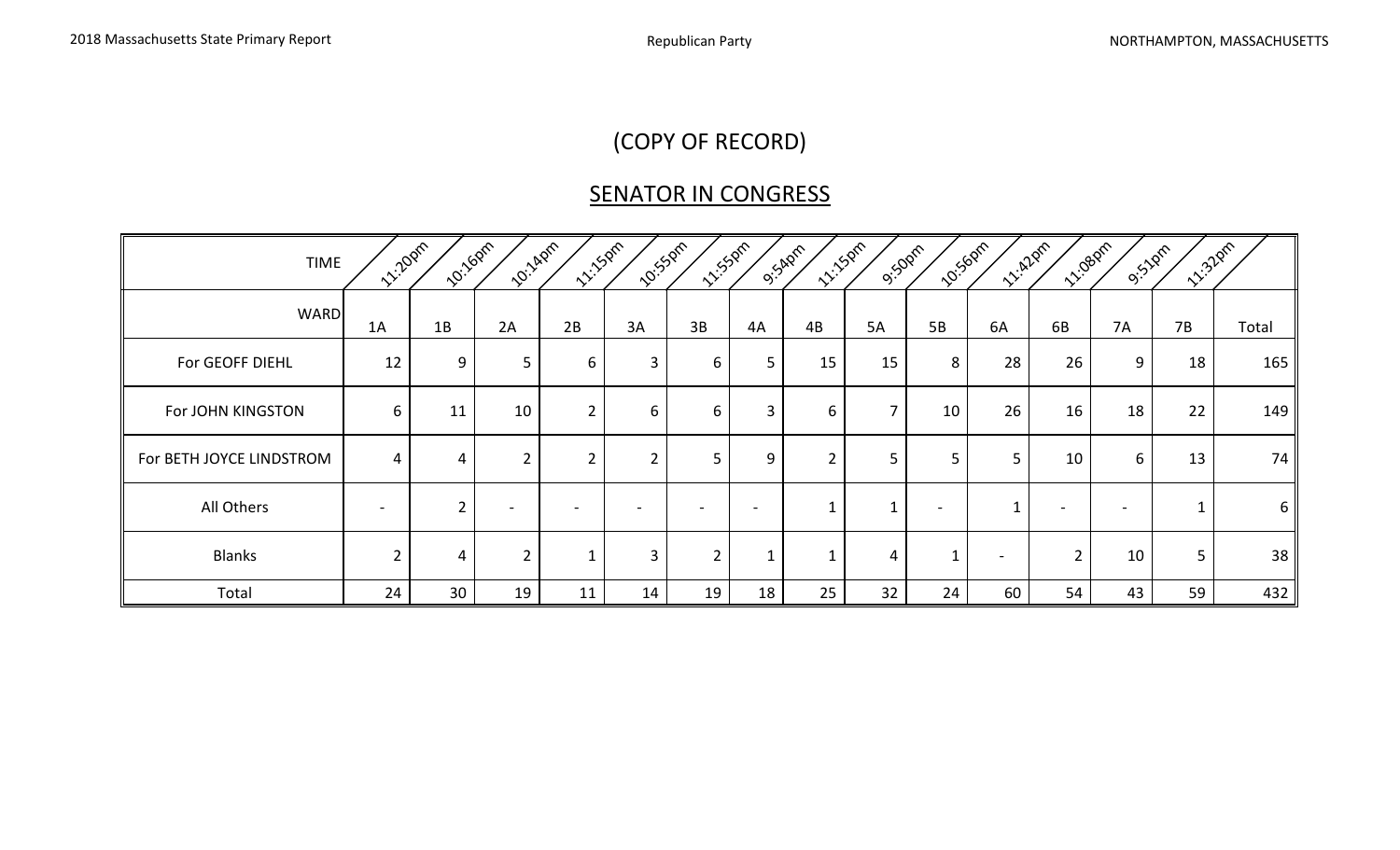**GOVERNOR** 

| <b>TIME</b>          | <b>12-20pm</b>           | 10:160m | <b>10:140M</b> | 11:150m | <b>10:55pm</b> | <b>11/550ml</b> |    | <b>11:50m</b><br>O.S.Apm | <b>9:50pm</b> | 10:50pm | 11/2/2pm | 11:080m                  | <b>9:51</b> 0m           | 12-328m                  |                |
|----------------------|--------------------------|---------|----------------|---------|----------------|-----------------|----|--------------------------|---------------|---------|----------|--------------------------|--------------------------|--------------------------|----------------|
| <b>WARD</b>          | 1A                       | 1B      | 2A             | 2B      | 3A             | 3B              | 4A | 4B                       | <b>5A</b>     | 5B      | 6A       | 6B                       | <b>7A</b>                | 7B                       | Total          |
| For CHARLES D. BAKER | 13                       | 25      | 13             | 8       | 14             | 16              | 13 | 16                       | 25            | 13      | 43       | 38                       | 32                       | 38                       | 307            |
| For SCOTT D. LIVELY  | 10                       | 5       | 6              | 3       |                | 3               | 4  | 8                        |               | 11      | 14       | 16                       | 10                       | 20                       | 117            |
| All Others           | $\overline{\phantom{0}}$ |         |                |         |                |                 |    |                          |               |         |          |                          | $\overline{\phantom{a}}$ |                          | $\overline{2}$ |
| <b>Blanks</b>        |                          |         |                |         |                |                 |    |                          |               |         | 3        | $\overline{\phantom{a}}$ |                          | $\overline{\phantom{a}}$ | $6 \mid$       |
| Total                | 24                       | 30      | 19             | 11      | 14             | 19              | 18 | 25                       | 32            | 24      | 60       | 54                       | 43                       | 59                       | 432            |

# LIEUTENANT GOVERNOR

| <b>TIME</b>         | <b>1220pm</b>            | 10:160m | <b>10:14pm</b>           | <b>11:150m</b> | 10:550m                       | <b>11/5/2m2</b>          |                          | <b>11-150m</b><br>O.S.Aprr | <b>9:50pm</b>            | <b>10:56pm</b>           | <b>122pm</b> | <b>11/1080M</b> | <b>9:518m</b>            | 11:32 pm |                |
|---------------------|--------------------------|---------|--------------------------|----------------|-------------------------------|--------------------------|--------------------------|----------------------------|--------------------------|--------------------------|--------------|-----------------|--------------------------|----------|----------------|
| <b>WARD</b>         | 1A                       | 1B      | 2A                       | 2B             | 3A                            | 3B                       | 4A                       | 4B                         | 5A                       | 5B                       | 6A           | 6B              | 7A                       | 7B       | Total          |
| For KARYN E. POLITO | 15                       | 18      | 12                       | 10             | 12                            | 18                       | 9                        | 19                         | 25                       | 16                       | 47           | 37              | 34                       | 38       | 310            |
| All Others          | $\overline{\phantom{0}}$ | ຳ       |                          | ᅩ              |                               | $\overline{\phantom{0}}$ | $\overline{\phantom{0}}$ | $\overline{\phantom{a}}$   | $\overline{\phantom{a}}$ | $\overline{\phantom{a}}$ | $\sim$       |                 | $\overline{\phantom{a}}$ |          | 5 <sub>1</sub> |
| <b>Blanks</b>       | 9                        | 10      | $\overline{\phantom{a}}$ |                | $\overline{\phantom{0}}$<br>∠ |                          | 9                        | 6                          | $\overline{\phantom{a}}$ | 8                        | 13           | 16              | 9                        | 20       | 117            |
| Total               | 24                       | 30      | 19                       | 11             | 14                            | 19                       | 18                       | 25                         | 32                       | 24                       | 60           | 54              | 43                       | 59       | 432            |

17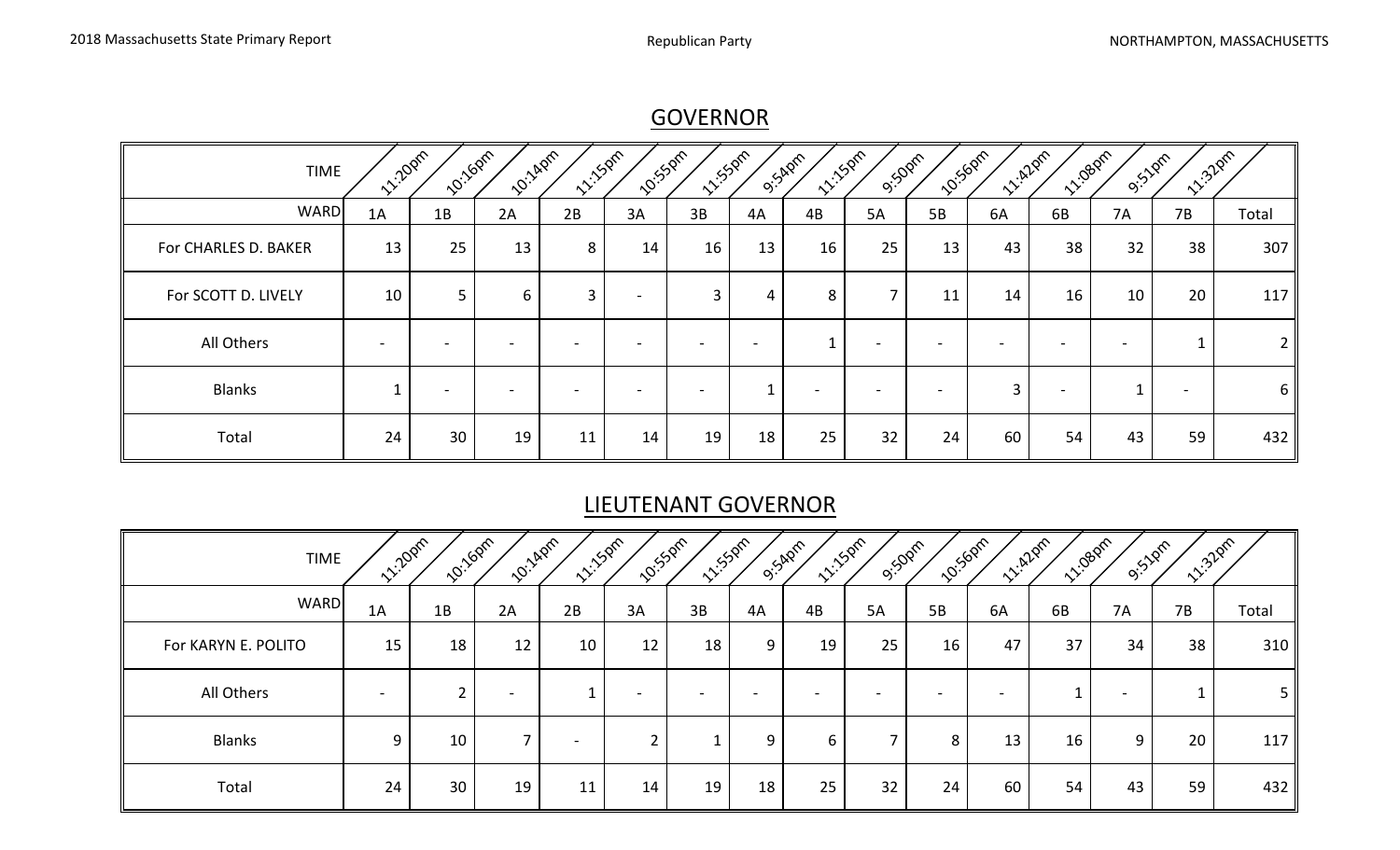## ATTORNEY GENERAL

| <b>TIME</b>               | <b>12/2021</b>           | <b>10:160m</b> | <b>20:140M</b> | <b>11:50m</b>  | 10:55 pm                 | <b>11/55</b> 0m | O. SADM                  | <b>11:50m</b> | <b>9:50pm</b>            | 10:56pm | 12/12pm                  | 11/1080m | <b>9:510m</b> | 11:32pm                  |                |
|---------------------------|--------------------------|----------------|----------------|----------------|--------------------------|-----------------|--------------------------|---------------|--------------------------|---------|--------------------------|----------|---------------|--------------------------|----------------|
| <b>WARD</b>               | 1A                       | 1B             | 2A             | 2B             | 3A                       | 3B              | 4A                       | 4B            | <b>5A</b>                | 5B      | 6A                       | 6B       | <b>7A</b>     | 7B                       | Total          |
| For JAMES R. MCMAHON, III | 14                       | 11             | 7              | 5              | 9                        | 9               | 5                        | 9             | 14                       | 12      | 28                       | 31       | 21            | 28                       | 203            |
| For DANIEL L. SHORES      | $\overline{ }$           | 8              | 7              | 4              |                          | 6               | 6                        | 8             | 12                       | 6       | 23                       | 13       | 8             | 17                       | 126            |
| All Others                | $\overline{\phantom{a}}$ | $\overline{2}$ |                |                | $\overline{\phantom{0}}$ | -               | $\overline{\phantom{0}}$ |               | $\overline{\phantom{0}}$ |         | $\overline{\phantom{0}}$ |          |               | $\overline{\phantom{a}}$ | 2 <sub>1</sub> |
| <b>Blanks</b>             | $\overline{3}$           | 9              | 5              | $\overline{2}$ | 4                        | 4               | $\overline{\phantom{a}}$ | 8             | 6                        | 6       | 9                        | 10       | 14            | 14                       | 101            |
| Total                     | 24                       | 30             | 19             | 11             | 14                       | 19              | 18                       | 25            | 32 <sup>2</sup>          | 24      | 60                       | 54       | 43            | 59                       | 432            |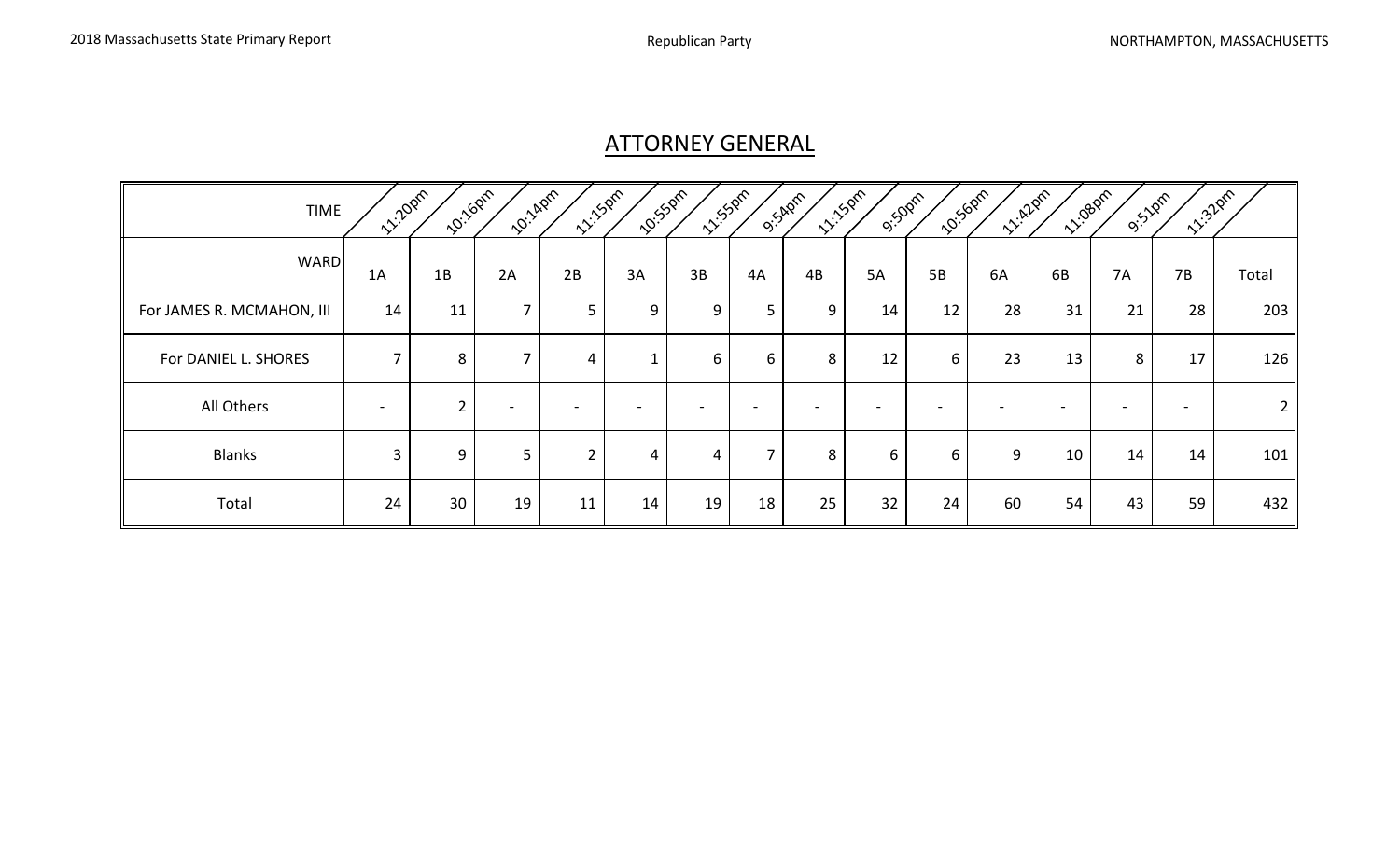# **SECRETARY OF STATE**

| <b>TIME</b>          | <b>11:20pm</b>           | <b>10:16pm</b> | <b>10:14pm</b> | <b>11:150m</b> | <b>10:55pm</b> | <b>11:50ml</b>           |    | <b>11:150m</b><br>O.S.Aprr | <b>9:50pm</b>            | <b>10:50pm</b>           | <b>1220m</b> | 11:080m | <b>9.51pm</b> | 11:32pm                  |               |
|----------------------|--------------------------|----------------|----------------|----------------|----------------|--------------------------|----|----------------------------|--------------------------|--------------------------|--------------|---------|---------------|--------------------------|---------------|
| <b>WARD</b>          | 1A                       | 1B             | 2A             | 2B             | 3A             | 3B                       | 4A | 4B                         | 5A                       | 5B                       | 6A           | 6B      | 7A            | 7B                       | Total         |
| For ANTHONY M. AMORE | 12                       | 15             |                | 10             | 9              | 16                       | 8  | 17                         | 24                       | 13                       | 47           | 36      | 26            | 42                       | 282           |
| <b>ALL OTHERS</b>    | $\overline{\phantom{a}}$ | 3              |                |                |                | $\overline{\phantom{0}}$ | -  | $\overline{\phantom{0}}$   | $\overline{\phantom{0}}$ | $\overline{\phantom{0}}$ |              |         | -             | $\overline{\phantom{a}}$ | $3 \parallel$ |
| <b>Blanks</b>        | 12                       | 12             | 12             |                | 5              | 3                        | 10 | 8                          | 8                        | 11                       | 13           | 18      | 17            | 17                       | 147h          |
| Total                | 24                       | 30             | 19             | 11             | 14             | 19                       | 18 | 25                         | 32                       | 24                       | 60           | 54      | 43            | 59                       | 432           |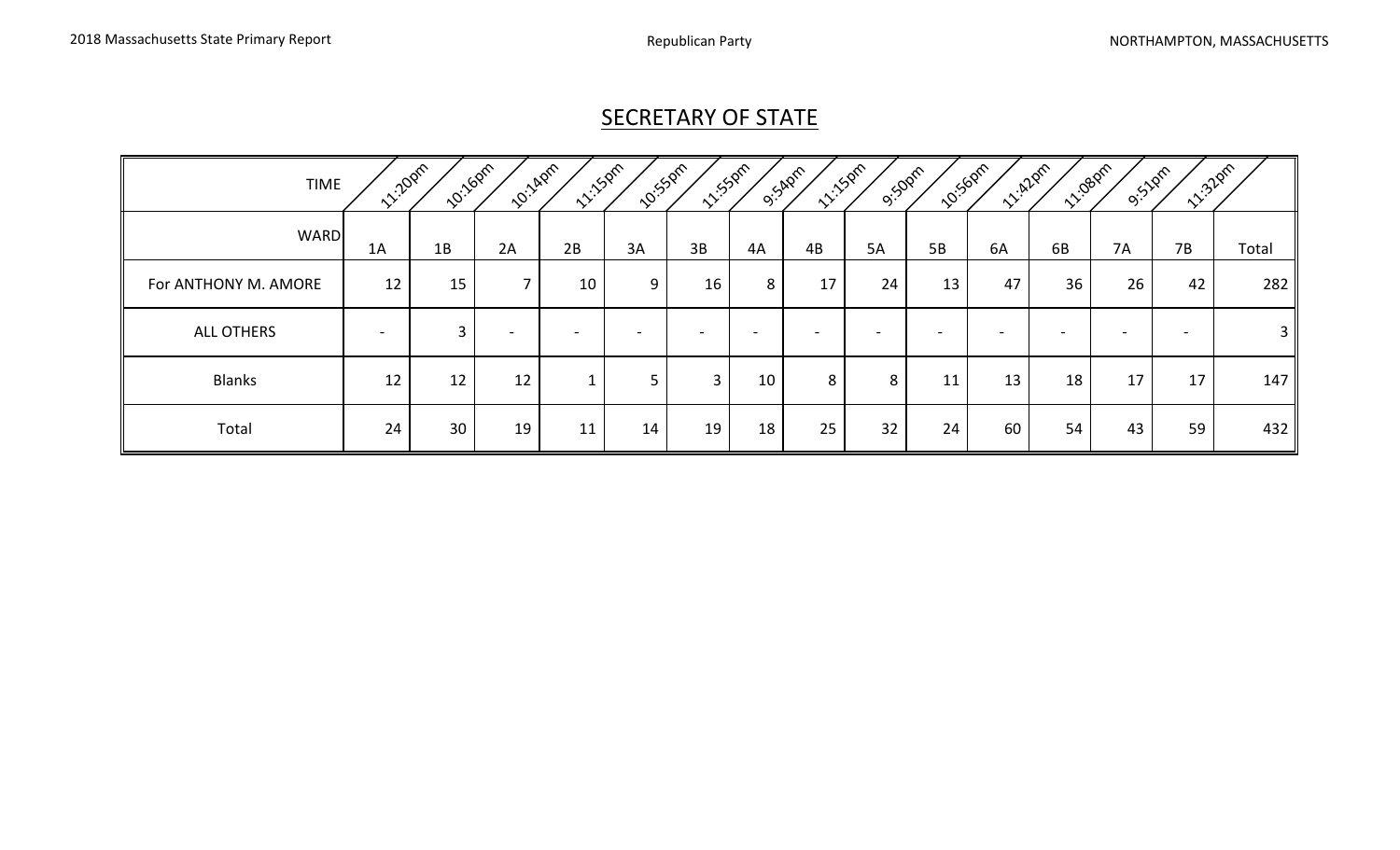#### **TREASURER**

| <b>TIME</b>         | <b>11:20pm</b>  | <b>10:16pm</b> | <b>10:140m</b> | <b>11:150m</b> | <b>10:55pm</b> | <b>11:50ml</b> |    | <b>11:150m</b><br><b>9:54pm</b> | <b>9:50pm</b> | <b>10:50pm</b>           | <b>1220m</b> | 11:080m | <b>9.51pm</b> | 12:32pm |                 |
|---------------------|-----------------|----------------|----------------|----------------|----------------|----------------|----|---------------------------------|---------------|--------------------------|--------------|---------|---------------|---------|-----------------|
| <b>WARD</b>         | 1A              | 1B             | 2A             | 2B             | 3A             | 3B             | 4A | 4B                              | <b>5A</b>     | 5B                       | 6A           | 6B      | 7A            | 7B      | Total           |
| For KEIKO M. ORRALL | 13              | 16             |                | 9              | 9              | 16             | 8  | 18                              | 24            | 13                       | 42           | 36      | 26            | 40      | 277             |
| <b>ALL OTHERS</b>   | $\qquad \qquad$ |                |                |                |                |                |    |                                 |               | $\overline{\phantom{0}}$ |              |         |               |         | 2               |
| <b>Blanks</b>       | 11              | 12             | 12             | ົາ             | 5              | 3              | 10 | $\overline{ }$                  | 8             | 11                       | 18           | 18      | 17            | 19      | 153             |
| Total               | 24              | 30             | 19             | 11             | 14             | 19             | 18 | 25                              | 32            | 24                       | 60           | 54      | 43            | 59      | 432 $\parallel$ |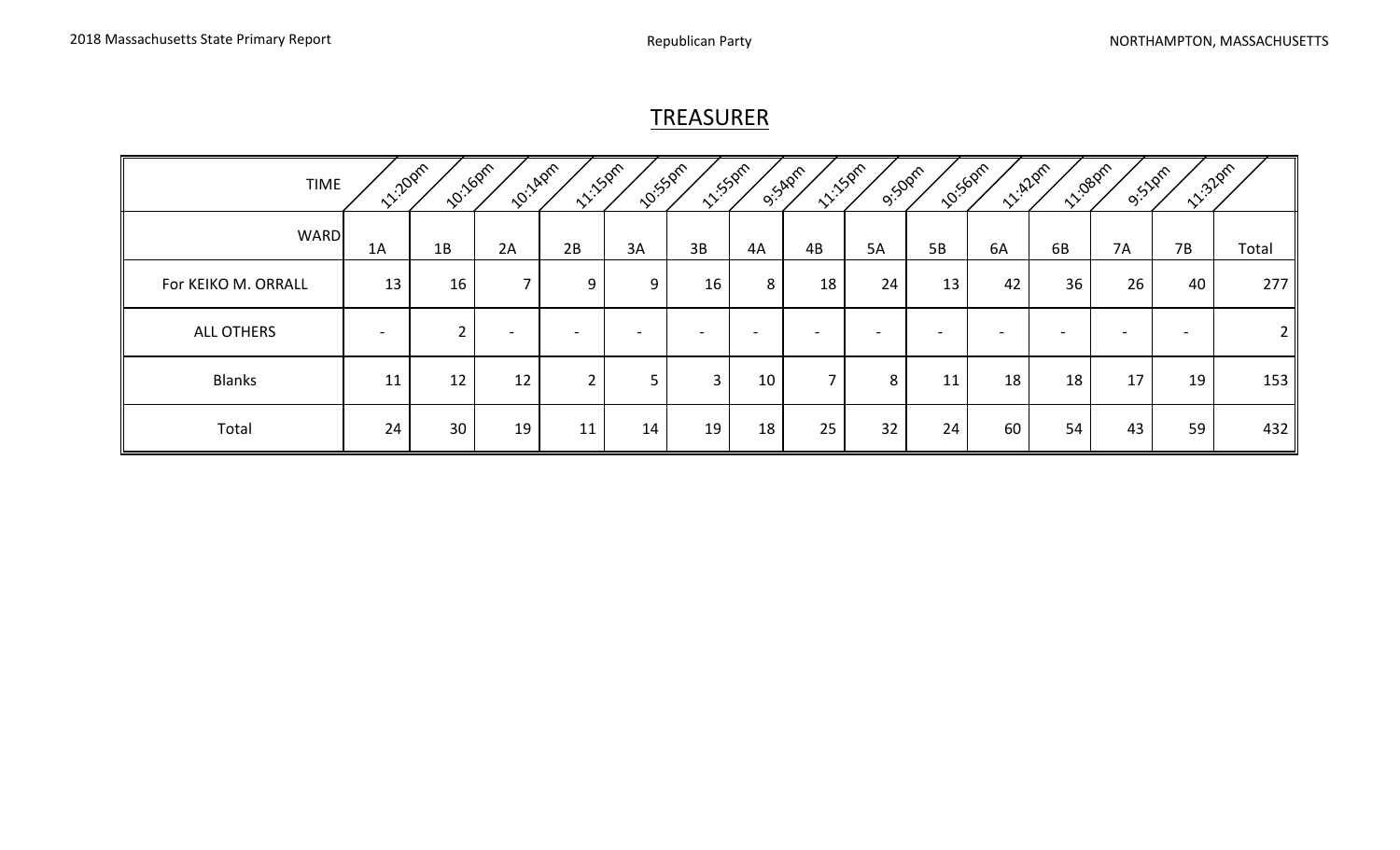## AUDITOR

| <b>TIME</b>       | <b>11:20pm</b>           | 10:160m | <b>10:140m</b> | <b>11:150m</b>           | <b>10:55pm</b>           | <b>11:55pm</b>           |                          | <b>11:150m</b><br>O.S.Appr | <b>9:50pm</b>   | <b>12:50pm</b>           | <b>1220m</b>    | <b>11:080m2</b>          | <b>9:51pm</b>            | 11:32pm                  |                |
|-------------------|--------------------------|---------|----------------|--------------------------|--------------------------|--------------------------|--------------------------|----------------------------|-----------------|--------------------------|-----------------|--------------------------|--------------------------|--------------------------|----------------|
| <b>WARD</b>       | 1A                       | 1B      | 2A             | 2B                       | 3A                       | 3B                       | 4A                       | 4B                         | 5A              | 5B                       | 6A              | 6B                       | 7A                       | 7B                       | Total          |
| For HELEN BRADY   | 13                       | 13      | 9              | 9                        | 8                        | 16                       | 8                        | 18                         | 24              | 12                       | 43              | 36                       | 27                       | 39                       | 275            |
| <b>ALL OTHERS</b> | $\overline{\phantom{a}}$ | ົ       |                | $\overline{\phantom{0}}$ | $\overline{\phantom{0}}$ | $\overline{\phantom{0}}$ | $\overline{\phantom{a}}$ | $\overline{\phantom{0}}$   | $\sim$          | $\overline{\phantom{a}}$ | $\qquad \qquad$ | $\overline{\phantom{0}}$ | $\overline{\phantom{a}}$ | $\overline{\phantom{a}}$ | 2 <sub>l</sub> |
| <b>Blanks</b>     | 11                       | 15      | 10             | $\overline{2}$           | 6                        | 3                        | 10                       | $\overline{ }$             | 8               | 12                       | 17              | 18                       | 16                       | 20                       | 155            |
| Total             | 24                       | 30      | 19             | 11                       | 14                       | 19                       | 18                       | 25                         | 32 <sup>2</sup> | 24                       | 60              | 54                       | 43                       | 59                       | 432            |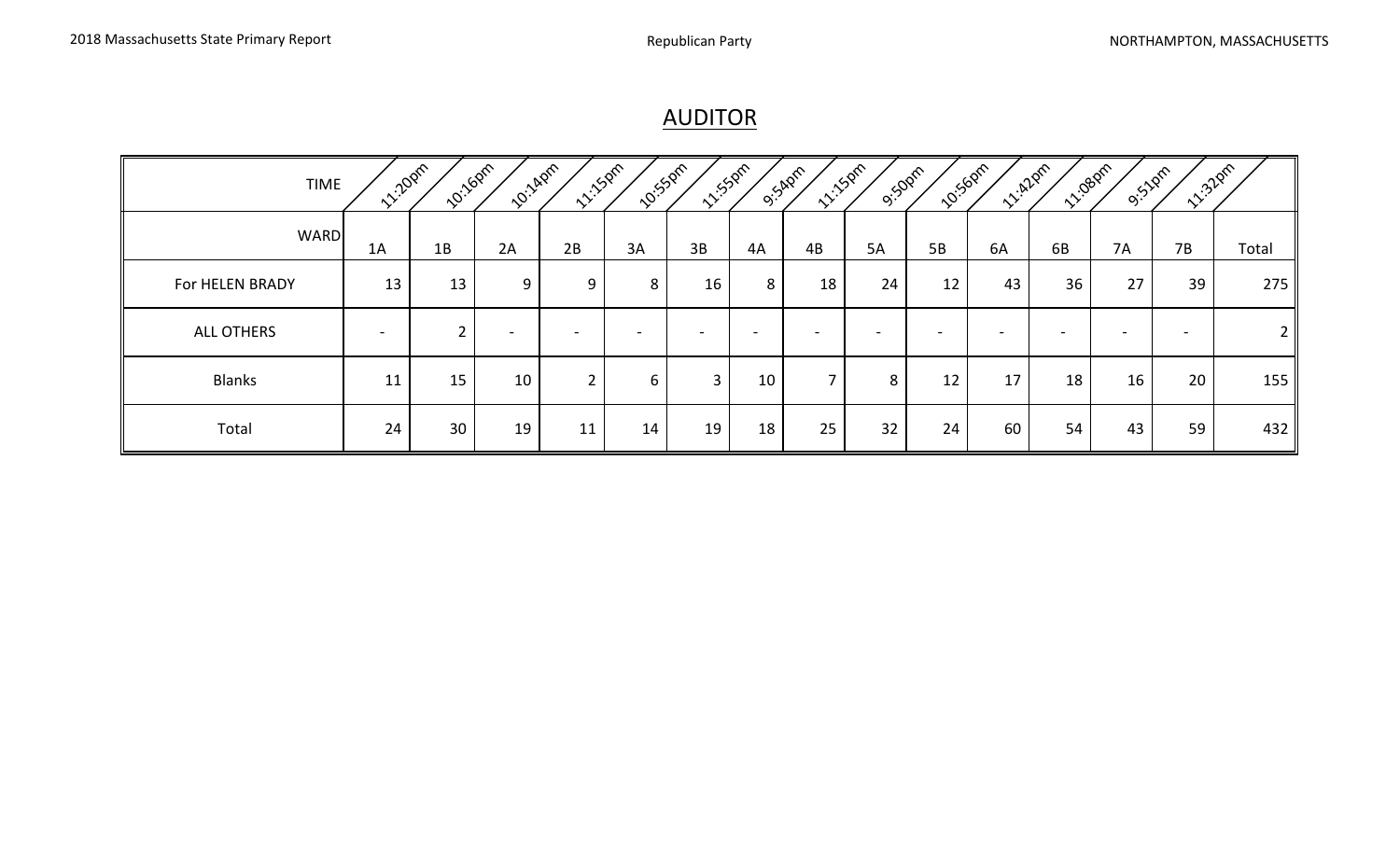## REPRESENTATIVE IN CONGRESS

| <b>TIME</b>              | <b>1220pm</b>  | <b>10:16pm</b>           | <b>10:140m</b> | <b>11:150m</b> | <b>10:55</b> 0m          | <b>11:55pm</b>           |        | <b>11:150m</b><br>O.S.Apm | <b>9:50pm</b>            | <b>10:50pm</b>           | <b>1220m</b> | 11:080m | <b>9:51pm</b>  | 11:32pm |                |
|--------------------------|----------------|--------------------------|----------------|----------------|--------------------------|--------------------------|--------|---------------------------|--------------------------|--------------------------|--------------|---------|----------------|---------|----------------|
| <b>WARD</b>              | 1A             | 1B                       | 2A             | 2B             | 3A                       | 3B                       | 4A     | 4B                        | <b>5A</b>                | 5B                       | 6A           | 6B      | <b>7A</b>      | 7B      | Total          |
| For TRACY LYN LOVVORN    | 9              | 11                       | 8              | 5              | $\overline{\phantom{a}}$ | 9                        |        |                           | 11                       | 4                        | 21           | 14      | 9              | 17      | 139            |
| For KEVIN WILLIAM POWERS | 9              | $\overline{\phantom{a}}$ | 5              | 3              | 3                        | $\overline{\phantom{a}}$ | 5      | 11                        | 14                       | 11                       | 30           | 27      | 16             | 25      |                |
| <b>ALL OTHERS</b>        | $\blacksquare$ | $\overline{3}$           |                |                |                          |                          | $\sim$ | $\overline{\phantom{a}}$  | $\overline{\phantom{0}}$ | $\overline{\phantom{a}}$ |              |         | $\overline{2}$ |         | $\overline{7}$ |
| <b>Blanks</b>            | 6              | 9                        | 6              | 3              | 4                        | 3                        | 6      |                           |                          | 9                        | 8            | 13      | 16             | 16      | 113            |
| Total                    | 24             | 30                       | 19             | 11             | 14                       | 19                       | 18     | 25                        | 32                       | 24                       | 60           | 54      | 43             | 59      | 432            |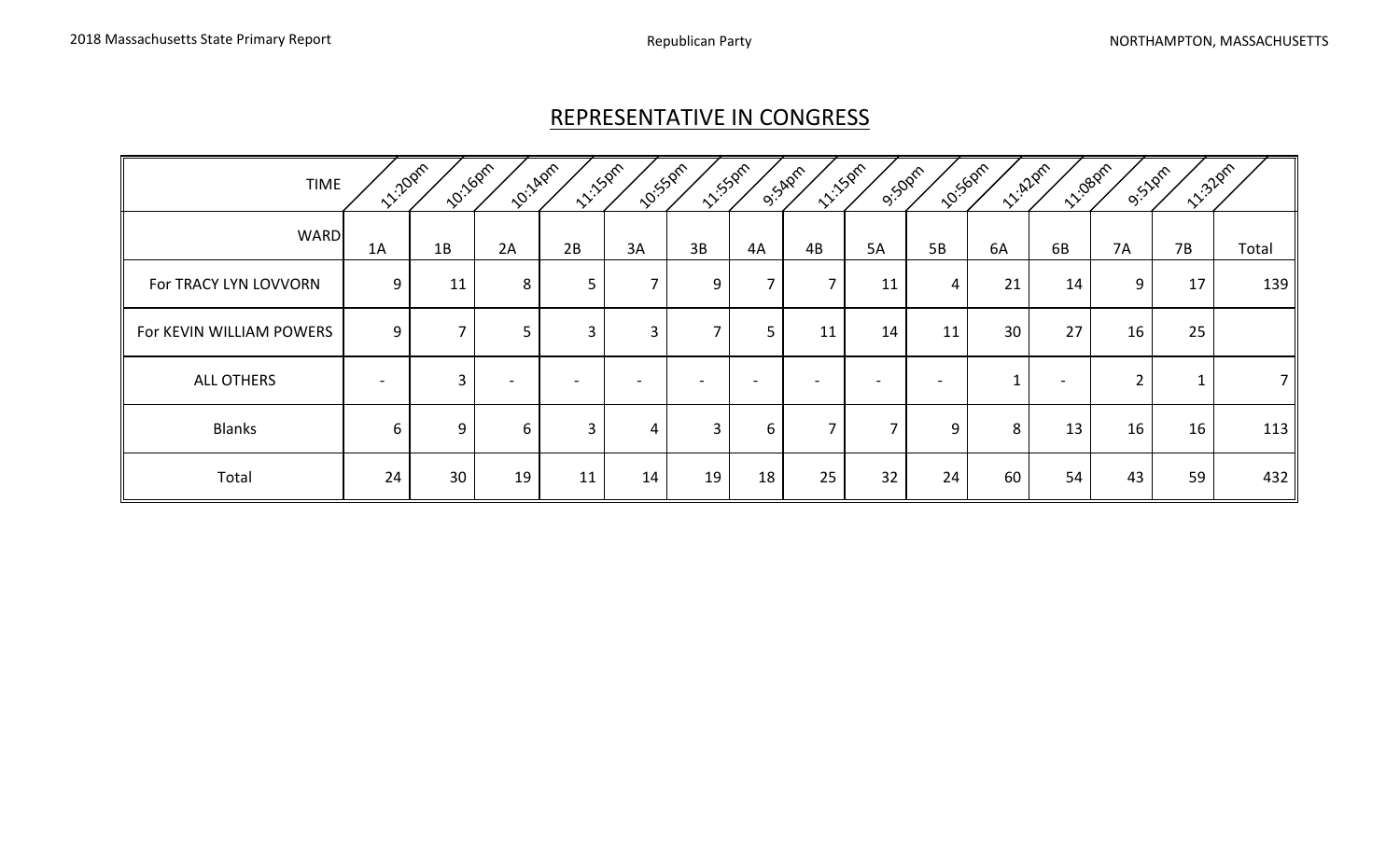## **COUNCILLOR**

| <b>TIME</b>   | <b>12-2020</b> | <b>10:16pm</b> | <b>10:140M</b>           | <b>11:50ml</b> | <b>10:52pm</b>           | <b>11:52pm</b> | <b>9.54</b> 0m | <b>11:50m</b> | <b>9:50pm</b> | <b>10:50pm</b> | <b>11.22pm</b> | <b>11:08pm</b> | <b>9:51</b> 0m | <b>11:32pm</b> |       |
|---------------|----------------|----------------|--------------------------|----------------|--------------------------|----------------|----------------|---------------|---------------|----------------|----------------|----------------|----------------|----------------|-------|
| <b>WARD</b>   | 1A             | 1B             | 2A                       | 2B             | 3A                       | 3B             | 4A             | 4B            | 5A            | 5B             | 6A             | 6B             | 7A             | 7B             | Total |
| ALL OTHERS    |                | ີ              | $\overline{\phantom{0}}$ |                | $\overline{\phantom{0}}$ |                | 3              |               |               |                |                | 8              |                | ◠              | 42    |
| <b>Blanks</b> | 22             | 28             | 19                       | 8              | 14                       | 14             | 15             | 23            | 27            | 22             | 53             | 46             | 42             | 57             | 390   |
| Total         | 24             | 30             | 19                       | 11             | 14                       | 19             | 18             | 25            | 32            | 24             | 60             | 54             | 43             | 59             | 432   |

# **SENATOR IN GENERAL COURT**

| <b>TIME</b>       | <b>11:20pm</b> | <b>10:160m</b> | <b>10:14pm</b> | <b>11:150m</b> | <b>10:55pm</b> | <b>11/5/21m</b> |             | <b>11:50m</b><br><b>9:54pm</b> | 9:50pm | <b>10:56pm</b> | <b>1220m</b> | <b>11/1080m</b> | <b>9:51pm</b> | 12.32pm |       |
|-------------------|----------------|----------------|----------------|----------------|----------------|-----------------|-------------|--------------------------------|--------|----------------|--------------|-----------------|---------------|---------|-------|
| <b>WARD</b>       | 1A             | 1B             | 2A             | 2B             | 3A             | 3B              | 4A          | 4B                             | 5A     | 5B             | 6A           | 6B              | <b>7A</b>     | 7B      | Total |
| <b>ALL OTHERS</b> | 3              | ົ<br>∠         |                | 3              |                | 4               | $2^{\circ}$ | 3                              | ⇁      | 6              | 8            | ⇁               | 4             | 10      | 59    |
| <b>BLANKS</b>     | 21             | 28             | 19             | 8              | 14             | 15              | 16          | 22                             | 25     | 18             | 52           | 47              | 39            | 49      | 373   |
| Total             | 24             | 30             | 19             | 11             | 14             | 19              | 18          | 25                             | 32     | 24             | 60           | 54              | 43            | 59      | 432   |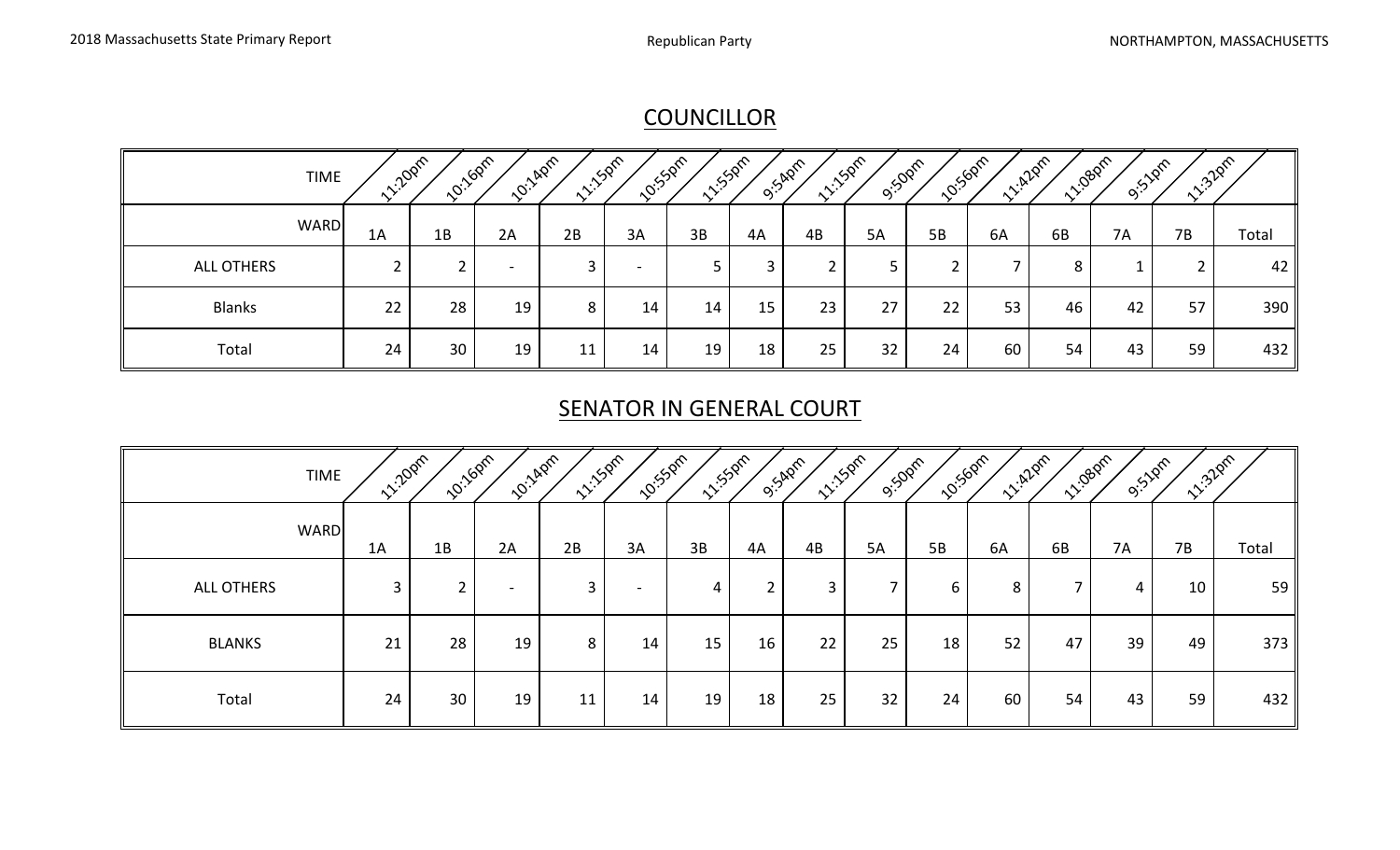#### REPRESENTATIVE IN GENERAL COURT

| <b>TIME</b>       | <b>1220pm</b> | <b>10:16pm</b> | <b>10:140m</b>           | <b>11:150M</b> | <b>10:550m2</b> | <b>11:55pm</b> |             | O.S.Appro | <b>11:150m</b><br>9:50pm |                | <b>10:50pm</b> | <b>12-22pm</b> | <b>11/1080m</b><br><b>9:</b> 22pm | <b>11:32</b> 0m |                 |
|-------------------|---------------|----------------|--------------------------|----------------|-----------------|----------------|-------------|-----------|--------------------------|----------------|----------------|----------------|-----------------------------------|-----------------|-----------------|
| <b>WARD</b>       | 1A            | 1B             | 2A                       | 2B             | 3A              | 3B             | 4A          | 4B        | 5A                       | 5B             | 6A             | 6B             | 7A                                | 7B              | Total           |
| <b>ALL OTHERS</b> | 3             | 4              | $\overline{\phantom{0}}$ | 5              |                 | 4              | $2^{\circ}$ | 3         | 4                        | $\overline{2}$ | 8              | 5              | 3                                 | 8               | 51              |
| <b>BLANKS</b>     | 21            | 26             | 19                       | 6              | 14              | 15             | 16          | 22        | 28                       | 22             | 52             | 49             | 40                                | 51              | 381             |
| Total             | 24            | 30             | 19                       | 11             | 14              | 19             | 18          | 25        | 32                       | 24             | 60             | 54             | 43                                | 59              | 432 $\parallel$ |

# DISTRICT ATTORNEY

| <b>TIME</b>   | <b>11:20pm</b> | <b>10:16pm</b> | <b>LO.</b> LADIN         | <b>11:150m</b> | <b>10:52pm</b>           | <b>11:53</b> 0m | O.S.Appro | <b>11:150m</b> | <b>9:50pm</b> | <b>10:50pm</b> | <b>11: 420m</b> | <b>11:080M</b> | <b>9:51</b> 0m | <b>11:320m</b> |       |
|---------------|----------------|----------------|--------------------------|----------------|--------------------------|-----------------|-----------|----------------|---------------|----------------|-----------------|----------------|----------------|----------------|-------|
| <b>WARD</b>   | 1A             | 1B             | 2A                       | 2B             | 3A                       | 3B              | 4A        | 4B             | 5A            | 5B             | 6A              | 6B             | <b>7A</b>      | 7B             | Total |
| ALL OTHERS    | 3              | $\epsilon$     | $\overline{\phantom{a}}$ | 3              | $\overline{\phantom{0}}$ | 4               | ∠         |                | 4             |                | 8               | 3              |                | 5              | 38    |
| <b>BLANKS</b> | 21             | 28             | 19                       | 8              | 14                       | 15              | 16        | 23             | 28            | 23             | 52              | 51             | 42             | 54             | 394   |
| Total         | 24             | 30             | 19                       | 11             | 14                       | 19              | 18        | 25             | 32            | 24             | 60              | 54             | 43             | 59             | 432   |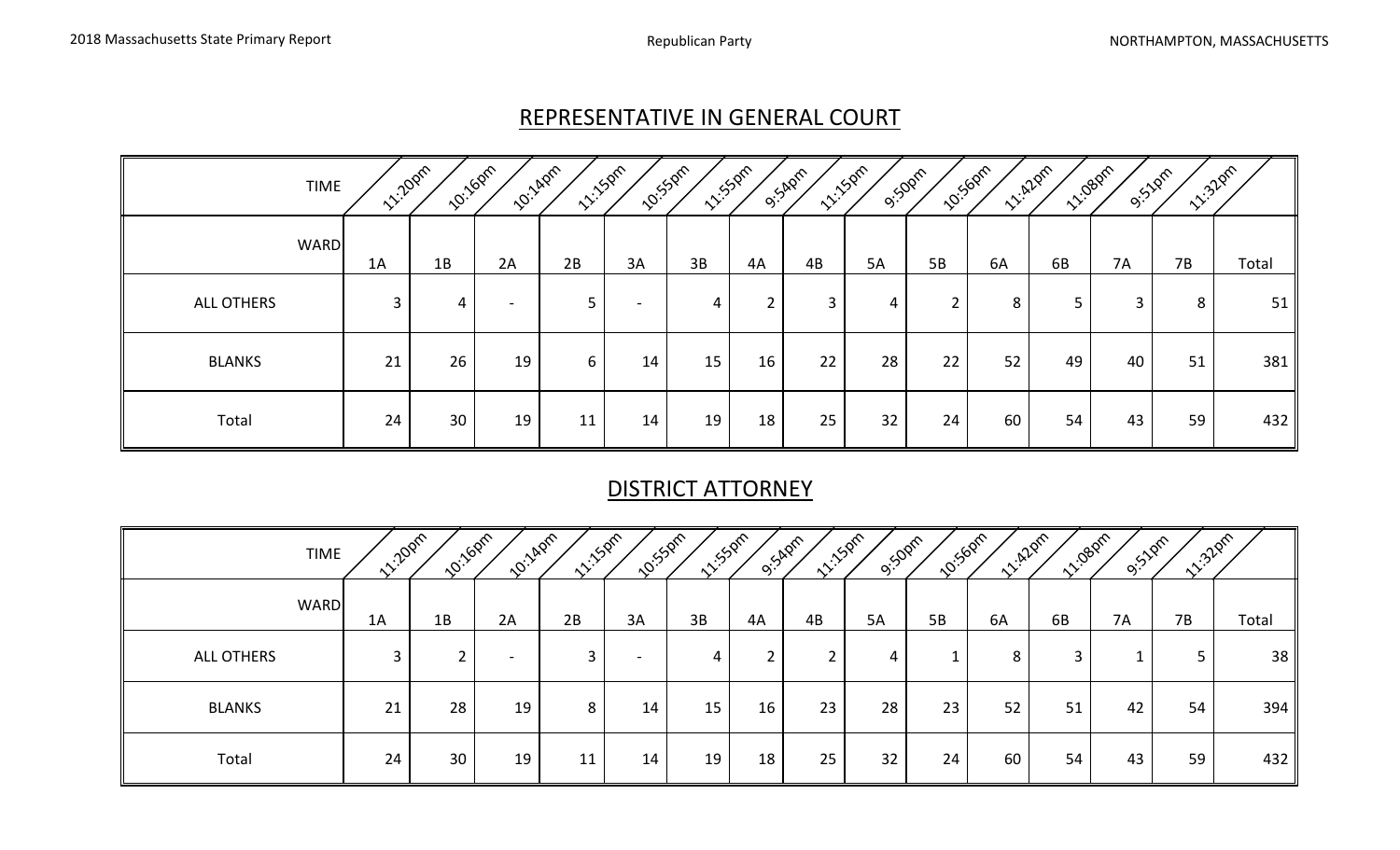# CLERK OF COURTS

| <b>TIME</b>   | <b>11:20pm</b> | <b>10:16pm</b> | <b>10:140m</b> | <b>11:150m</b> | <b>10:55pm</b>           | <b>11/5/21m</b> | O.S.Aprr | <b>11:150m</b> | <b>9:50pm</b> | <b>1015-50pm</b> | <b>11: 420m</b> | <b>11/1080m</b> | O. SZPIR                 | <b>11:32pm</b> |       |
|---------------|----------------|----------------|----------------|----------------|--------------------------|-----------------|----------|----------------|---------------|------------------|-----------------|-----------------|--------------------------|----------------|-------|
| <b>WARD</b>   | 1A             | 1B             | 2A             | 2B             | 3A                       | 3B              | 4A       | 4B             | 5A            | 5B               | 6A              | 6B              | <b>7A</b>                | 7B             | Total |
| ALL OTHERS    | 3              | $\overline{2}$ | -              | 3              | $\overline{\phantom{0}}$ | 4               |          | 3              | 3             |                  | 6               | 3               | $\overline{\phantom{0}}$ | 4              | 34    |
| <b>BLANKS</b> | 21             | 28             | 19             | 8              | 14                       | 15              | 16       | 22             | 29            | 23               | 54              | 51              | 43                       | 55             | 398   |
| Total         | 24             | 30             | 19             | 11             | 14                       | 19              | 18       | 25             | 32            | 24               | 60              | 54              | 43                       | 59             | 432   |

# REGISTER OF DEEDS

| <b>TIME</b>   | <b>11:20pm</b> | <b>10:160m</b> | <b>10:140m</b> | <b>11:50ml</b> | <b>10:55pm</b> | <b>11-550M</b> | O.S.Apm | <b>11:150m</b> | 9:50pm | <b>10:56pm</b> | <b>1220m</b> | <b>12-198</b> 0m | 9:52pm                   | <b>11:32pm</b> |       |
|---------------|----------------|----------------|----------------|----------------|----------------|----------------|---------|----------------|--------|----------------|--------------|------------------|--------------------------|----------------|-------|
| <b>WARD</b>   | 1A             | 1B             | 2A             | 2B             | 3A             | 3B             | 4A      | 4B             | 5A     | 5B             | 6A           | 6B               | 7A                       | 7B             | Total |
| ALL OTHERS    | $\overline{2}$ |                |                | 3              |                | 4              | ຳ       | 3              | 4      |                | 6            | 3                | $\overline{\phantom{0}}$ | 4              | 33    |
| <b>BLANKS</b> | 22             | 29             | 19             | 8              | 14             | 15             | 16      | 22             | 28     | 23             | 54           | 51               | 43                       | 55             | 399   |
| Total         | 24             | 30             | 19             | 11             | 14             | 19             | 18      | 25             | 32     | 24             | 60           | 54               | 43                       | 59             | 432   |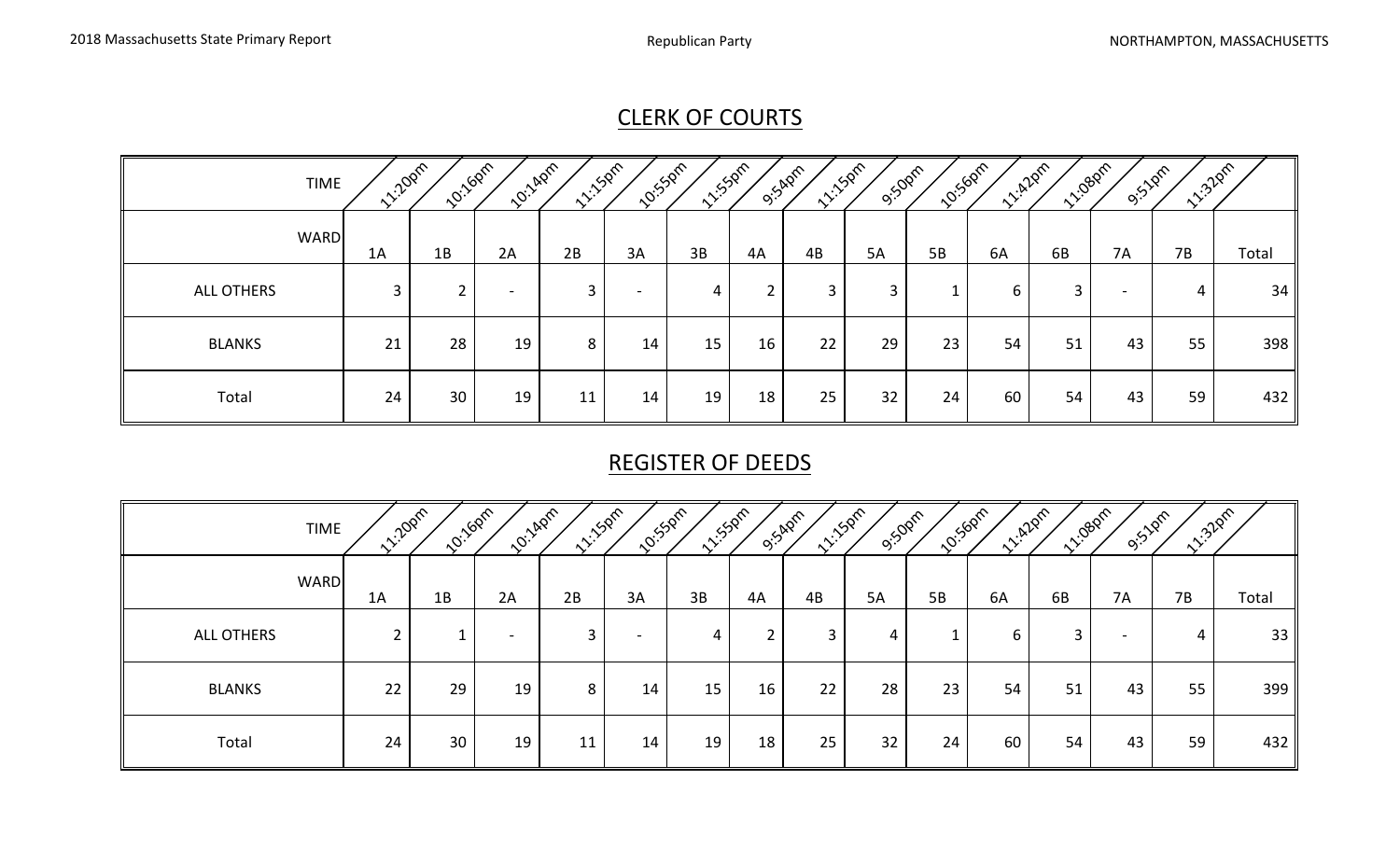STATE PRIMARY Libertarian Party September 4, 2018 City of Northampton

The Commonwealth of Massachusetts

At a Legal Primary of the Qualified Voters for the LIBERTARIAN PARTY of all Wards and all precincts, in the City of Northampton, holden on the sixth day of September, in the year Two Thousand Twelve, for the purpose of giving in their votes for State and District Officers;

The whole number of Ballots cast, including Absent Voter's Ballots was:

#### **THIRTY (30)**

And the whole number of Votes given in were received, sorted, counted and declared, and record thereof made in open meeting as by law directed; and said Votes were for the following named persons: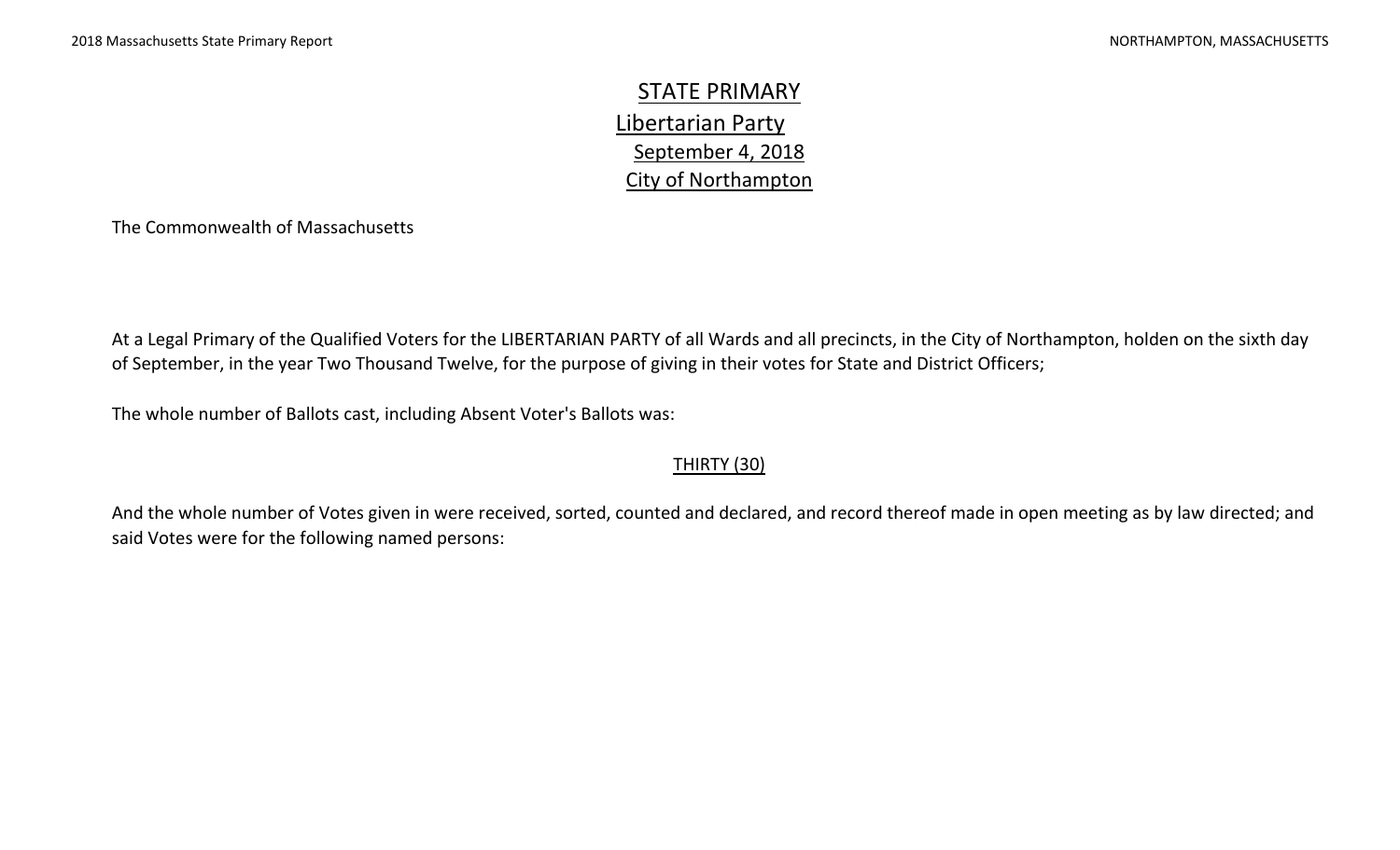# (COPY OF RECORD)

# **SENATOR IN CONGRESS**

| <b>TIME</b>   | <b>11:20pm</b> | <b>10:16pm</b> | <b>10:14pm</b>           | <b>11:150m</b>           | <b>10:52pm</b> | <b>11:52pm</b> | <b>9:54</b> 2m           | <b>11.150ml</b> | <b>9:50pm</b> | <b>10:50pm</b> | <b>1220m</b>             | 11:08pm                  | O. SZPM | <b>11:32pm</b> |       |
|---------------|----------------|----------------|--------------------------|--------------------------|----------------|----------------|--------------------------|-----------------|---------------|----------------|--------------------------|--------------------------|---------|----------------|-------|
| <b>WARD</b>   | 1A             | 1B             | 2A                       | 2B                       | 3A             | 3B             | 4A                       | 4B              | 5A            | 5B             | 6A                       | 6B                       | 7A      | 7B             | Total |
| All Others    |                | $\sim$         | $\sim$                   | $\overline{\phantom{0}}$ |                |                | $\overline{\phantom{0}}$ |                 |               |                | $\overline{\phantom{0}}$ | $\overline{\phantom{0}}$ |         |                | 10    |
| <b>Blanks</b> |                | $\sim$         | $\overline{\phantom{a}}$ | $\overline{\phantom{0}}$ |                |                |                          |                 |               |                | $\overline{\phantom{0}}$ | $\overline{\phantom{0}}$ |         | 3              | 20    |
| Total         |                | $\sim$         | $\sim$                   | $\sim$                   |                | 4              |                          | 4               |               |                | $\overline{\phantom{0}}$ | $\overline{\phantom{0}}$ |         | 4              | 30    |

## **GOVERNOR**

| <b>TIME</b>   | 11:20pm | <b>10:16pm</b>           | <b>2011/4/215</b> | 11:50m                   | 10:550m | 11:53 pm |    | O.S.Aprr | <b>11:150ml</b><br>9:50pm |    | <b>10:50pm</b>           | 11:080m<br><b>11: 428m</b> | O.S.10m   | <b>11:32pm</b> |                 |
|---------------|---------|--------------------------|-------------------|--------------------------|---------|----------|----|----------|---------------------------|----|--------------------------|----------------------------|-----------|----------------|-----------------|
| <b>WARD</b>   | 1A      | 1B                       | 2A                | 2B                       | 3A      | 3B       | 4A | 4B       | 5A                        | 5B | 6A                       | 6B                         | <b>7A</b> | 7B             | Total           |
| All Others    |         |                          |                   |                          |         |          |    |          |                           |    | $\overline{\phantom{0}}$ | $\overline{\phantom{0}}$   |           | <u>_</u>       | 11              |
| <b>Blanks</b> |         | $\overline{\phantom{0}}$ | -                 | $\overline{\phantom{a}}$ |         |          |    |          |                           |    | $\,$                     | $\overline{\phantom{0}}$   |           |                | 19 I            |
| Total         |         | $\overline{\phantom{0}}$ | -                 |                          |         | Д        |    | 4        |                           |    | $\,$                     | $\overline{\phantom{0}}$   |           | 4              | 30 <sub>1</sub> |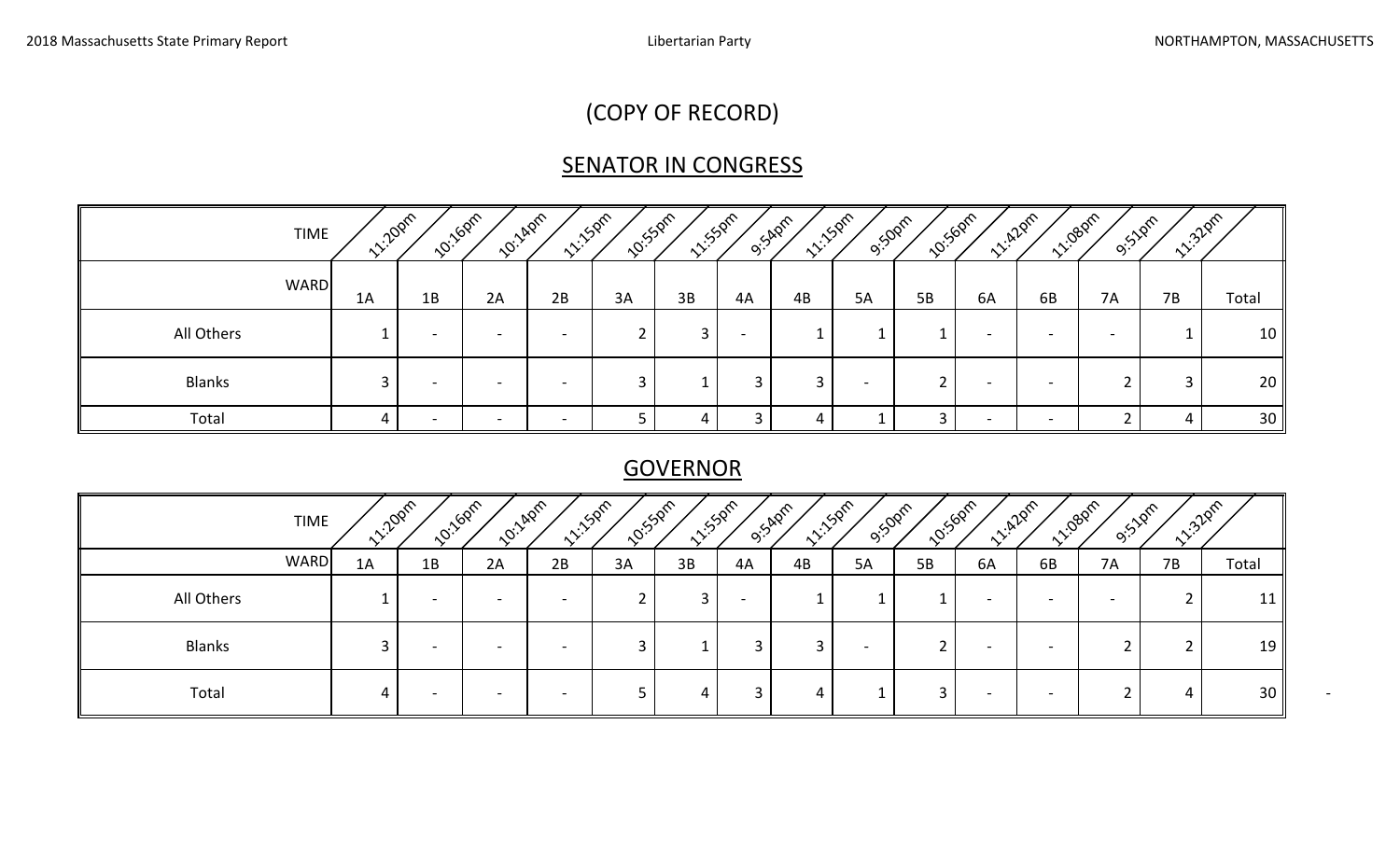## LIEUTENANT GOVERNOR

| <b>TIME</b>   | <b>11:20pm</b> | <b>10:16pm</b>           | <b>2011/40m</b>          | <b>11:15pm</b>           | <b>10:55pm</b> | <b>11:52pm</b> | <b>9:54</b> 2m           | <b>11:150m</b> | <b>9:50pm</b> | <b>10:50pm</b> | <b>11.22pm</b>           | 11:08pm                  | <b>9:51pm</b> | <b>11:32pm</b> |                 |
|---------------|----------------|--------------------------|--------------------------|--------------------------|----------------|----------------|--------------------------|----------------|---------------|----------------|--------------------------|--------------------------|---------------|----------------|-----------------|
| <b>WARD</b>   | 1A             | 1B                       | 2A                       | 2B                       | 3A             | 3B             | 4A                       | 4B             | 5A            | <b>5B</b>      | 6A                       | 6B                       | <b>7A</b>     | 7B             | Total           |
| All Others    |                | $\overline{\phantom{0}}$ | -                        | -                        |                |                | $\overline{\phantom{0}}$ |                |               |                | $\overline{\phantom{0}}$ | -                        |               |                | 8 <sup>1</sup>  |
| <b>Blanks</b> |                | $\overline{\phantom{a}}$ | $\overline{\phantom{0}}$ | $\overline{\phantom{0}}$ |                |                |                          | 4              |               |                | $\sim$                   | $\overline{\phantom{0}}$ |               | 4              | 22              |
| Total         |                | $\overline{\phantom{0}}$ | $\overline{\phantom{0}}$ | $\overline{\phantom{0}}$ |                | 4              |                          | 4              |               |                |                          | $\overline{\phantom{0}}$ |               | 4              | 30 <sub>1</sub> |

# ATTORNEY GENERAL

| <b>TIME</b>   | <b>12/202m</b>           | <b>10:16pm</b> | <b>10:14pm</b> | <b>11:15pm</b> | <b>ZO:</b> SSPM | <b>11:53pm</b> | <b>9.54</b> pm | <b>11:150M</b> | <b>9:50pm</b> | <b>10:50pm</b> | <b>11: 428m</b>          | <b>11-1989M</b> | <b>9:51</b> 0m | <b>12-22pm</b> |                 |
|---------------|--------------------------|----------------|----------------|----------------|-----------------|----------------|----------------|----------------|---------------|----------------|--------------------------|-----------------|----------------|----------------|-----------------|
| <b>WARD</b>   | 1A                       | 1B             | 2A             | 2B             | 3A              | 3B             | 4A             | 4B             | 5A            | 5B             | 6A                       | 6B              | 7A             | 7B             | Total           |
| All Others    | $\overline{\phantom{0}}$ |                |                |                |                 |                |                |                | ᅩ             |                | ۰                        |                 |                |                |                 |
| <b>Blanks</b> |                          |                |                |                |                 |                | 3              | 4              |               |                | $\overline{\phantom{0}}$ |                 |                | 4              | 23              |
| Total         |                          |                |                |                |                 |                | 3              | 4              |               | 3              | $\overline{\phantom{0}}$ | -               |                | 4              | 30 <sup>1</sup> |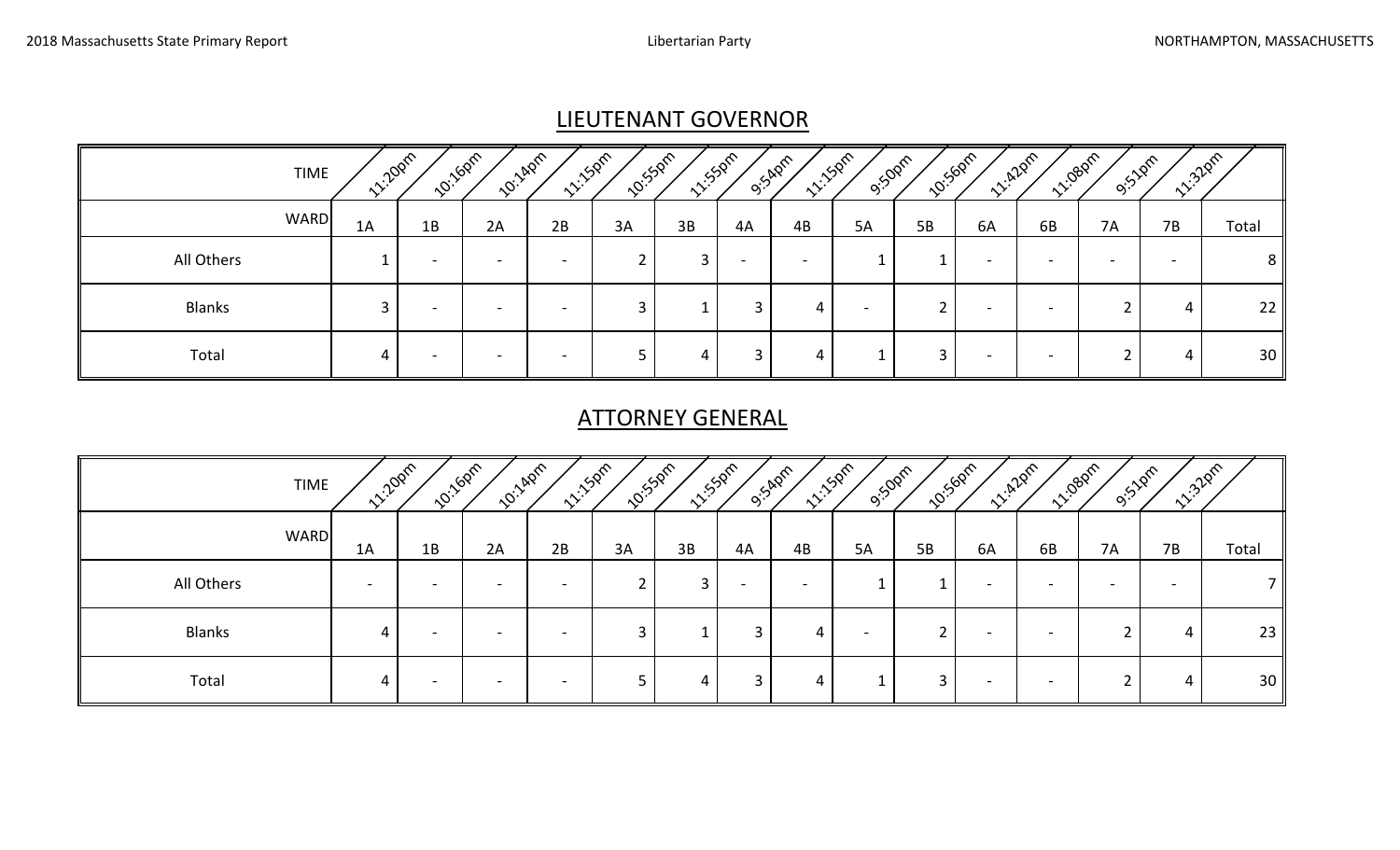# SECRETARY OF STATE

| <b>TIME</b>   | <b>1220pm</b> | <b>10:16pm</b>           | <b>ZO:</b> LAPIT | <b>11:150M</b>           | <b>10:</b> 550m | <b>11/5/2m2</b> | <b>9:54</b> pm | <b>11:50ml</b>           | <b>9:50pm</b> | <b>10:56pm</b> | <b>11-122pm</b>          | <b>11-1080M</b>          | 9.52pm                   | <b>11.32pm</b> |                |
|---------------|---------------|--------------------------|------------------|--------------------------|-----------------|-----------------|----------------|--------------------------|---------------|----------------|--------------------------|--------------------------|--------------------------|----------------|----------------|
| <b>WARD</b>   | 1A            | 1B                       | 2A               | 2B                       | 3A              | 3B              | 4A             | 4B                       | 5A            | <b>5B</b>      | 6A                       | 6B                       | <b>7A</b>                | 7B             | Total          |
| ALL OTHERS    |               | $\overline{\phantom{0}}$ | -                | $\overline{\phantom{0}}$ |                 |                 |                | $\overline{\phantom{0}}$ |               |                | $\overline{\phantom{0}}$ | $\overline{\phantom{0}}$ | $\overline{\phantom{0}}$ |                | 8 <sup>1</sup> |
| <b>Blanks</b> | ີ             | $\overline{\phantom{0}}$ | -                | -                        | ີ               |                 |                | 4                        |               | $\mathbf{r}$   | $\overline{\phantom{0}}$ | -                        | ົ                        | 4              | 22             |
| Total         |               | $\overline{\phantom{0}}$ | -                | -                        |                 | 4               |                | 4                        |               | 3              | -                        | -                        |                          | 4              | 30             |

## TREASURER

|               | <b>TIME</b> | <b>1220pm</b>            | <b>10-160m</b>           | <b>10:140m</b>           | <b>11:150m</b>           | <b>10:</b> 550m | <b>11:52pm</b> |      | <b>11:150ml</b><br>O.SAPIR | <b>9:50pm</b> | <b>10:50pm</b> | <b>11:A20m</b>           | <b>11-1080M</b>          | 9:52pm | <b>11:32pm</b> |                 |
|---------------|-------------|--------------------------|--------------------------|--------------------------|--------------------------|-----------------|----------------|------|----------------------------|---------------|----------------|--------------------------|--------------------------|--------|----------------|-----------------|
|               | <b>WARD</b> | 1A                       | 1B                       | 2A                       | 2B                       | 3A              | 3B             | 4A   | 4B                         | 5A            | 5B             | 6A                       | 6B                       | 7A     | 7B             | Total           |
| ALL OTHERS    |             | $\overline{\phantom{0}}$ |                          |                          | $\overline{\phantom{0}}$ |                 | 3              | $\,$ |                            |               |                | $\overline{\phantom{0}}$ | $\overline{\phantom{a}}$ |        |                | 8 <sup>1</sup>  |
| <b>Blanks</b> |             | 4                        | $\overline{\phantom{0}}$ | $\overline{\phantom{0}}$ | $\overline{\phantom{0}}$ |                 | ᆠ              | 3    | 4                          |               | ີ              | $\overline{\phantom{0}}$ | $\overline{\phantom{0}}$ |        | 3              | 22 <sub>1</sub> |
| Total         |             | 4                        | $\overline{\phantom{0}}$ | $\overline{\phantom{a}}$ | $\overline{\phantom{a}}$ |                 | 4              |      | 4                          |               | 3              | $\overline{\phantom{0}}$ | $\overline{\phantom{0}}$ |        | 4              | 30              |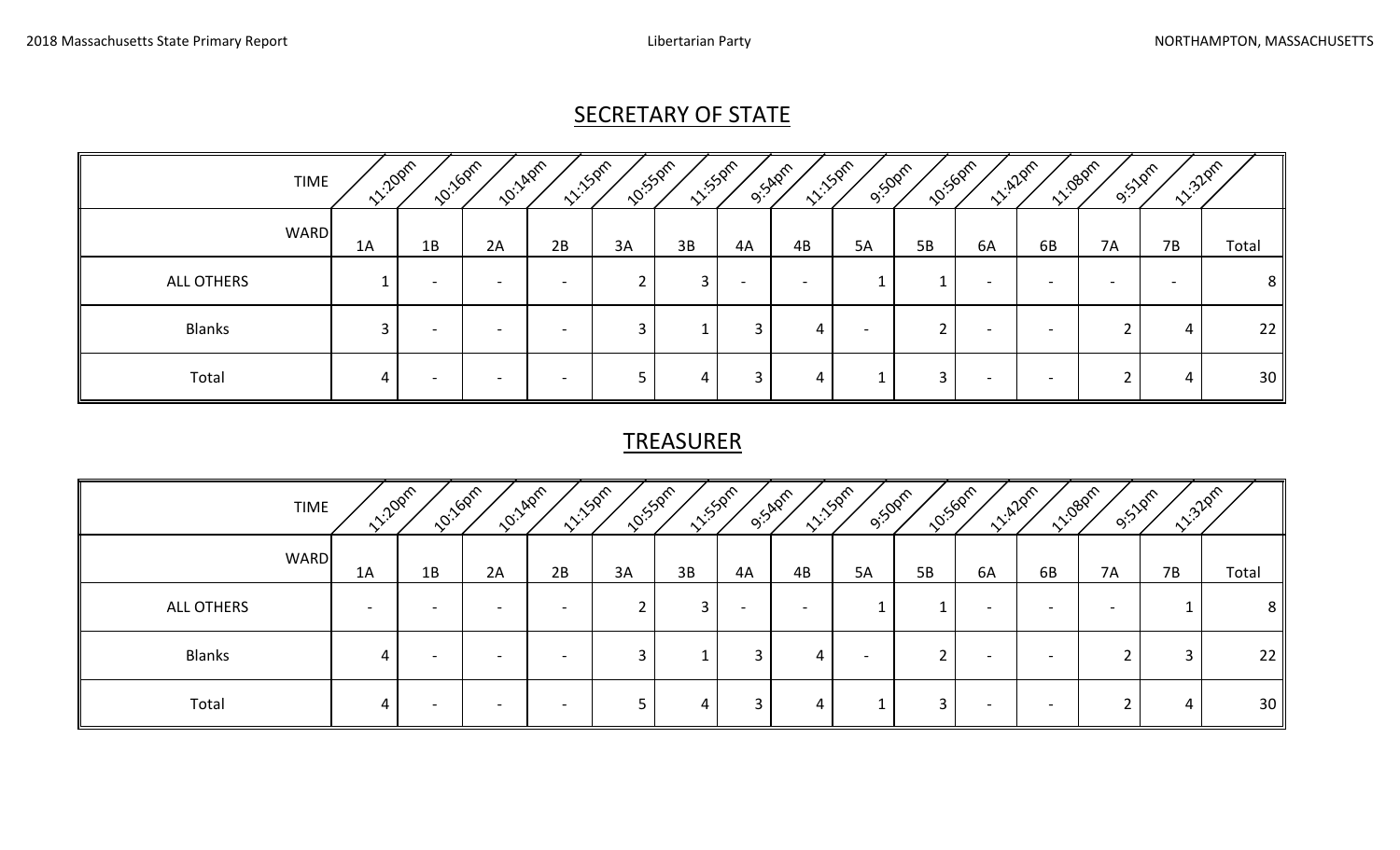## AUDITOR

| <b>TIME</b>        | <b>1220AM</b>            | 10:16pm                  | <b>10:14pm</b>           | <b>11:150m</b>           | <b>10:53pm</b> | 11:550m |    | <b>11:150m</b><br>O.S.Aprr | 9:50pm | <b>101:50pm</b>          |                          | <b>1220m</b><br><b>11-1980</b> m | <b>9:51pm</b> | 11:32pm |                 |
|--------------------|--------------------------|--------------------------|--------------------------|--------------------------|----------------|---------|----|----------------------------|--------|--------------------------|--------------------------|----------------------------------|---------------|---------|-----------------|
| <b>WARD</b>        | 1A                       | 1B                       | 2A                       | 2B                       | 3A             | 3B      | 4A | 4B                         | 5A     | 5B                       | 6A                       | 6B                               | 7A            | 7B      | Total           |
| For DANIEL FISHMAN | 4                        | $\overline{\phantom{0}}$ | $\overline{\phantom{a}}$ | $\overline{\phantom{0}}$ |                |         | 3  |                            |        |                          | $\overline{\phantom{0}}$ | $\overline{\phantom{0}}$         |               | 4       | 22 <sub>1</sub> |
| <b>ALL OTHERS</b>  | $\overline{\phantom{a}}$ |                          |                          |                          |                |         |    |                            |        | $\overline{\phantom{0}}$ | $\overline{\phantom{a}}$ |                                  |               |         |                 |
| <b>Blanks</b>      | $\overline{\phantom{a}}$ |                          | -                        |                          |                |         |    |                            |        | ົ                        | $\overline{\phantom{a}}$ |                                  |               |         | $6 \mid$        |
| Total              | 4                        | $\overline{\phantom{0}}$ | $\overline{\phantom{0}}$ | -                        | 5              | 4       | 3  | 4                          |        | $\overline{3}$           | $\overline{\phantom{0}}$ | $\overline{\phantom{a}}$         |               | 4       | 30 <sup>1</sup> |

## REPRESENTATIVE IN CONGRESS

| <b>TIME</b>   | <b>11:20pm</b> | <b>10:16pm</b>           | <b>ZO:</b> LAPTA         | <b>11:15pm</b> | <b>10:</b> 550m | <b>11:550mm</b> |    | <b>11:150M</b><br>O.S.Apm | <b>9:50pm</b> | <b>10:50pm</b> | <b>11: 428m</b>          |                          | <b>11:08pm</b><br>9.52pm | <b>11:32</b> pm |       |
|---------------|----------------|--------------------------|--------------------------|----------------|-----------------|-----------------|----|---------------------------|---------------|----------------|--------------------------|--------------------------|--------------------------|-----------------|-------|
| <b>WARD</b>   | 1A             | 1B                       | 2A                       | 2B             | 3A              | 3B              | 4A | 4B                        | 5A            | 5B             | 6A                       | 6B                       | 7A                       | 7B              | Total |
| ALL OTHERS    |                | $\overline{\phantom{0}}$ | $\overline{\phantom{0}}$ | -              |                 |                 | -  |                           | ᅩ             |                | $\overline{\phantom{a}}$ | $\overline{\phantom{0}}$ | $\overline{\phantom{0}}$ |                 | 9     |
| <b>Blanks</b> |                | $\overline{\phantom{0}}$ | $\overline{\phantom{0}}$ | -              |                 |                 | 3  | 3                         |               |                | ۰                        |                          |                          | 4               | 21    |
| Total         |                | -                        | -                        |                |                 | 4               | 3  | 4                         |               | 3              | $\overline{\phantom{a}}$ | ۰                        |                          | 4               | 30    |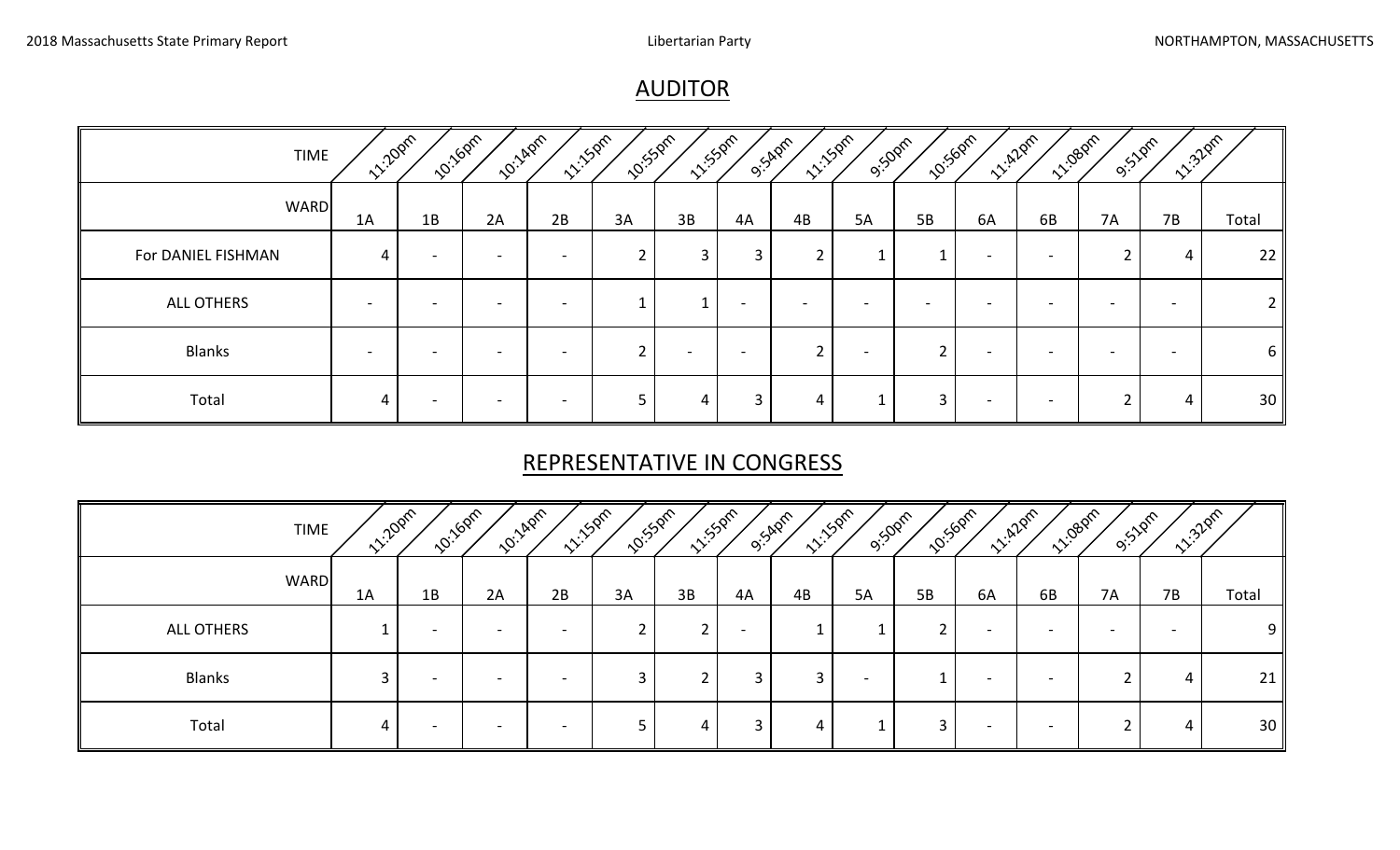# **COUNCILLOR**

|               | <b>10:50pm</b><br><b>10:140M</b><br><b>11:50m</b><br><b>10:160m</b><br><b>11:52pm</b><br><b>10:</b> 55pm<br><b>11:32pm</b><br>11. 420m<br><b>11:150m</b><br>11:08pm<br><b>12-20pm</b><br><b>9:50pm</b><br><b>9:52pm</b><br><b>9:54</b> 2m<br><b>TIME</b> |                          |                          |                          |                          |    |    |    |    |    |    |                          |                          |           |                          |                |
|---------------|----------------------------------------------------------------------------------------------------------------------------------------------------------------------------------------------------------------------------------------------------------|--------------------------|--------------------------|--------------------------|--------------------------|----|----|----|----|----|----|--------------------------|--------------------------|-----------|--------------------------|----------------|
|               | <b>WARD</b>                                                                                                                                                                                                                                              | 1A                       | 1B                       | 2A                       | 2B                       | 3A | 3B | 4A | 4B | 5A | 5B | 6A                       | 6B                       | <b>7A</b> | 7B                       | Total          |
| ALL OTHERS    |                                                                                                                                                                                                                                                          | $\overline{\phantom{0}}$ | $\overline{\phantom{0}}$ | $\overline{\phantom{a}}$ | $\overline{\phantom{0}}$ |    |    |    |    |    |    | $\overline{\phantom{0}}$ | $\overline{\phantom{0}}$ |           | $\overline{\phantom{0}}$ | 8 <sup>1</sup> |
| <b>Blanks</b> |                                                                                                                                                                                                                                                          | 4                        | $\overline{\phantom{0}}$ | $\overline{\phantom{a}}$ | $\overline{\phantom{a}}$ |    |    |    |    |    |    | $\sim$                   | $\overline{\phantom{0}}$ |           | 4                        | 22             |
| Total         |                                                                                                                                                                                                                                                          | 4                        | $\overline{\phantom{0}}$ | $\overline{\phantom{0}}$ | $\overline{\phantom{0}}$ |    | 4  |    | 4  |    |    | $\overline{\phantom{0}}$ |                          |           | 4                        | 30             |

# **SENATOR IN GENERAL COURT**

| 102160m<br><b>10:140m</b><br><b>11:150m</b><br><b>12:20pm</b><br><b>11:150M</b><br><b>1220m</b><br><b>10:55pm</b><br><b>11-1080M</b><br><b>11/5/21m</b><br><b>10:50pm</b><br>11:32pm<br>O.S.Aprr<br>9:52pm<br><b>9:50pm</b><br><b>TIME</b> |    |                          |                          |                          |    |    |    |    |                          |    |                          |                          |    |    |       |
|--------------------------------------------------------------------------------------------------------------------------------------------------------------------------------------------------------------------------------------------|----|--------------------------|--------------------------|--------------------------|----|----|----|----|--------------------------|----|--------------------------|--------------------------|----|----|-------|
| <b>WARD</b>                                                                                                                                                                                                                                | 1A | 1B                       | 2A                       | 2B                       | 3A | 3B | 4A | 4B | 5A                       | 5B | 6A                       | 6B                       | 7A | 7B | Total |
| ALL OTHERS                                                                                                                                                                                                                                 |    |                          |                          |                          | 3  | 3  |    |    |                          |    | -                        | -                        |    |    | 11    |
| <b>BLANKS</b>                                                                                                                                                                                                                              | 3  | $\overline{\phantom{0}}$ | $\overline{\phantom{0}}$ | $\overline{\phantom{0}}$ |    |    |    | 3  | $\overline{\phantom{0}}$ | ำ  | $\overline{\phantom{0}}$ | $\overline{\phantom{a}}$ |    | 4  | 19    |
| Total                                                                                                                                                                                                                                      |    |                          |                          |                          |    | 4  | 3  | 4  |                          | 3  | $\overline{\phantom{0}}$ | $\overline{\phantom{a}}$ |    | 4  | 30    |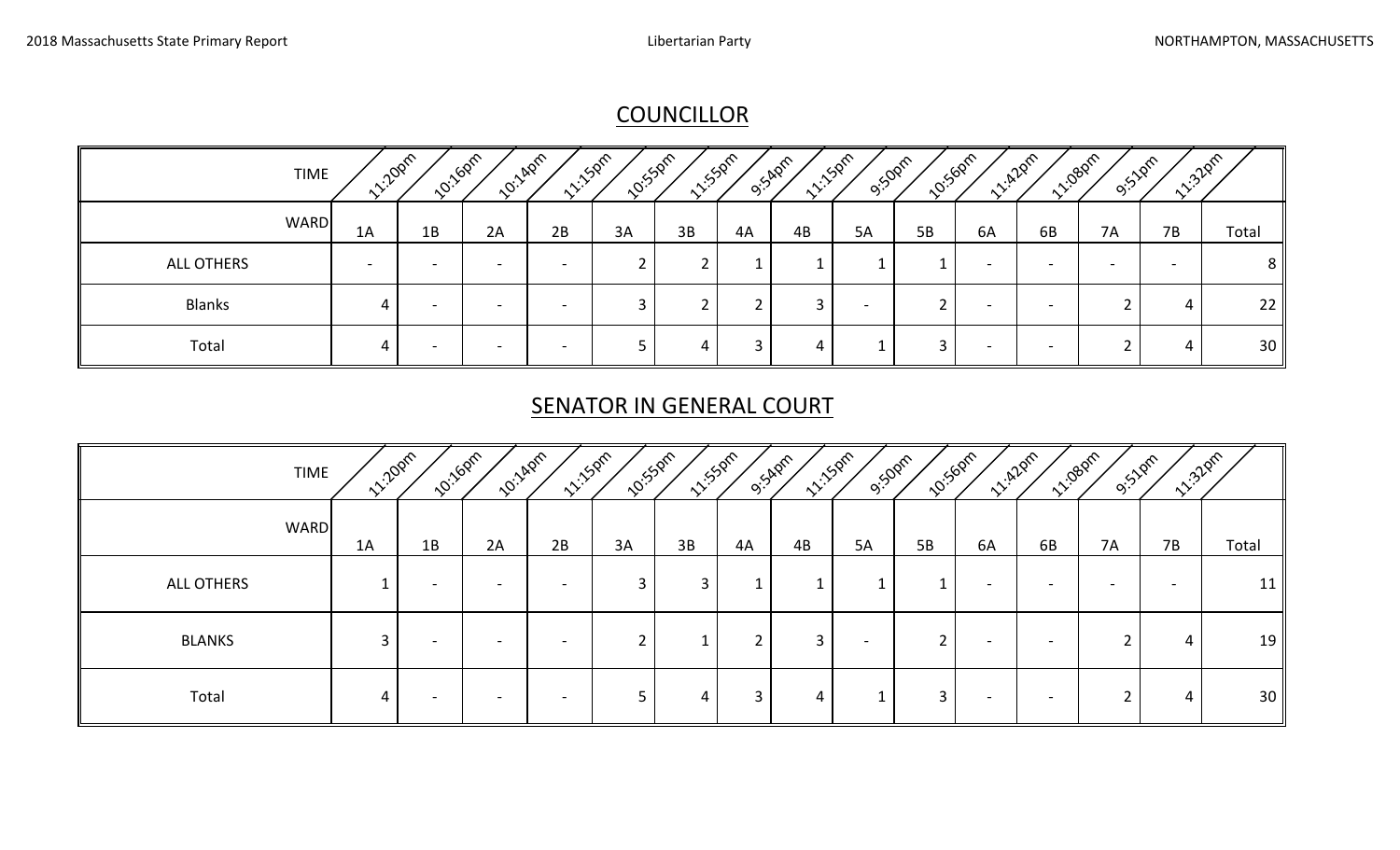## REPRESENTATIVE IN GENERAL COURT

| <b>TIME</b>   |      | <b>12:20pm</b>           | <b>10:16pm</b><br><b>10:140m</b> | <b>11:50m</b>                | <b>10:55pm</b> | <b>11/5/2ml</b> |                          | O.S.Apm                  | <b>11:150m</b><br><b>9:50pm</b> |    | <b>10-</b> 1500m         | <b>1228M</b>             | <b>12-1980m</b><br>9:51pm | <b>11:32pm</b> |                 |
|---------------|------|--------------------------|----------------------------------|------------------------------|----------------|-----------------|--------------------------|--------------------------|---------------------------------|----|--------------------------|--------------------------|---------------------------|----------------|-----------------|
| <b>WARD</b>   | 1A   | 1B                       | 2A                               | 2B                           | 3A             | 3B              | 4A                       | 4B                       | 5A                              | 5B | 6A                       | 6B                       | 7A                        | 7B             | Total           |
| ALL OTHERS    | $\,$ | $\overline{\phantom{a}}$ | -                                | $\qquad \qquad \blacksquare$ | ົ              | 3               | $\overline{\phantom{0}}$ | $\overline{\phantom{0}}$ |                                 |    | $\overline{\phantom{0}}$ | $\overline{\phantom{0}}$ | $\overline{\phantom{0}}$  |                |                 |
| <b>BLANKS</b> | 4    | $\blacksquare$           | $\,$                             | $\overline{\phantom{a}}$     | 3              |                 | 3                        | 4                        |                                 | ົາ | $\overline{\phantom{a}}$ | $\overline{\phantom{a}}$ |                           | 4              | 23              |
| Total         |      |                          |                                  |                              |                | 4               | 3                        | 4                        | ᅩ                               | 3  | $\overline{\phantom{0}}$ |                          |                           | 4              | 30 <sup>1</sup> |

#### DISTRICT ATTORNEY

| <b>TIME</b>   | <b>12/20pm</b>           | <b>10:160m2</b>          | <b>10:140m</b>           | <b>11:150m</b>           | <b>10:55pm</b> | <b>11:55</b> 0m | O'SADm | <b>11-150M</b>           | 9:50pm | <b>10:50pm</b> |                          | <b>11.420m</b><br><b>11-1080M</b> | 9:52pm    | <b>11:32pm</b> |                 |
|---------------|--------------------------|--------------------------|--------------------------|--------------------------|----------------|-----------------|--------|--------------------------|--------|----------------|--------------------------|-----------------------------------|-----------|----------------|-----------------|
| <b>WARD</b>   | 1A                       | 1B                       | 2A                       | 2B                       | 3A             | 3B              | 4A     | 4B                       | 5A     | 5B             | 6A                       | 6B                                | <b>7A</b> | 7B             | Total           |
| ALL OTHERS    | $\overline{\phantom{0}}$ |                          |                          | -                        |                |                 |        | $\overline{\phantom{0}}$ |        |                | $\overline{\phantom{0}}$ | -                                 |           |                |                 |
| <b>BLANKS</b> | 4                        | $\overline{\phantom{0}}$ | $\overline{\phantom{0}}$ | $\overline{\phantom{0}}$ |                |                 | 3      | 4                        |        |                | $\overline{\phantom{a}}$ | $\overline{\phantom{a}}$          |           | 3              | 23              |
| Total         | 4                        |                          |                          | -                        |                | 4               | 3      | 4                        | ᆠ      | 3              | $\overline{\phantom{0}}$ |                                   |           | 4              | 30 <sup>1</sup> |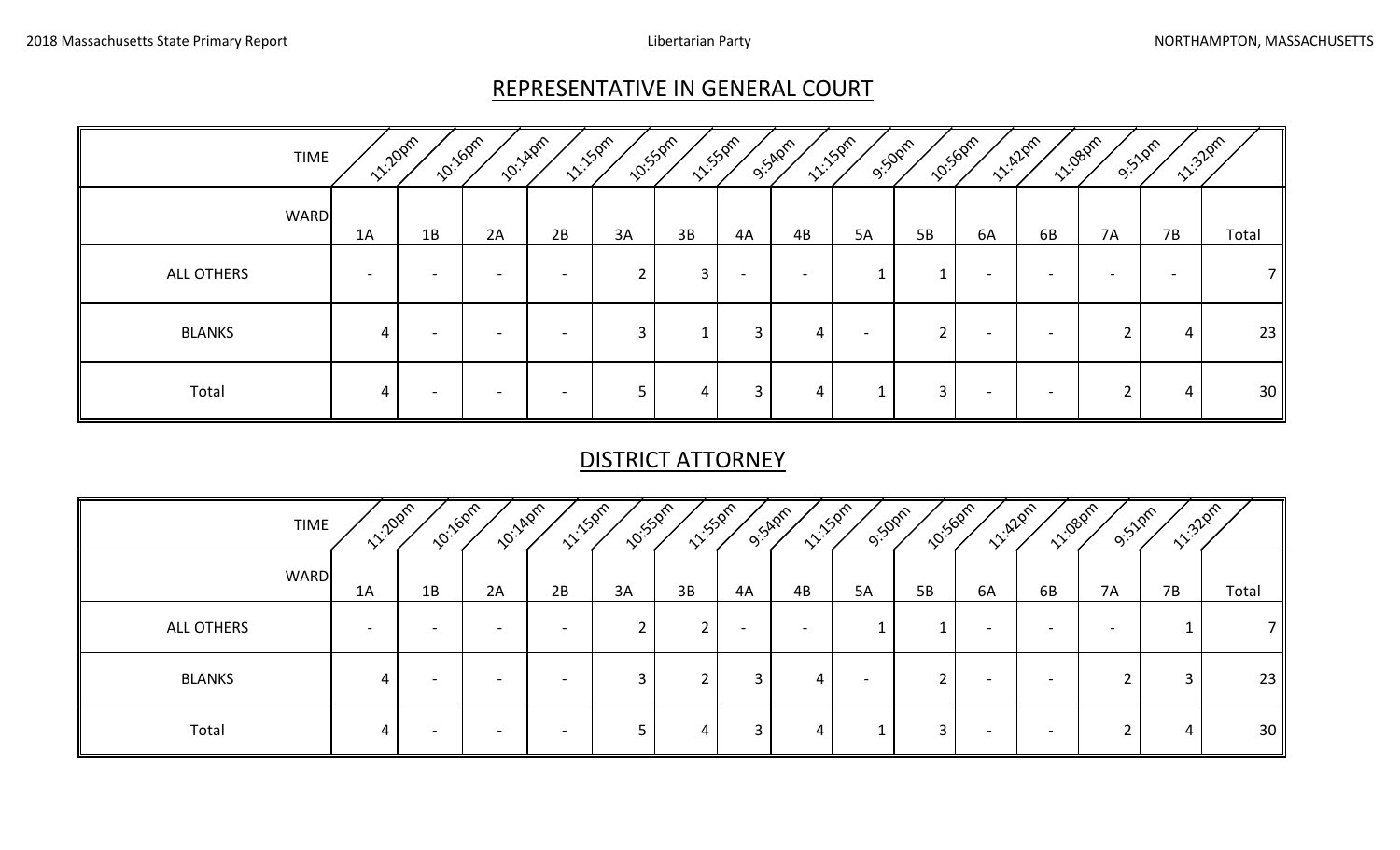# CLERK OF COURTS

| <b>TIME</b>   | <b>12/2021</b> | 102160m2                 | <b>10:14pm</b>           | <b>11-150m</b>           | <b>10:</b> 550m | <b>11/5/21m</b> | O.S.A.Pr | <b>11-150m</b> | <b>9:50pm</b> | <b>10:50pm</b> | <b>11:A20m</b> | <b>11-1080M</b>          | <b>9:52pm</b> | <b>11:32pm</b> |                |
|---------------|----------------|--------------------------|--------------------------|--------------------------|-----------------|-----------------|----------|----------------|---------------|----------------|----------------|--------------------------|---------------|----------------|----------------|
| <b>WARD</b>   | 1A             | 1B                       | 2A                       | 2B                       | 3A              | 3B              | 4A       | 4B             | 5A            | 5B             | 6A             | 6B                       | <b>7A</b>     | 7B             | Total          |
| ALL OTHERS    |                |                          |                          |                          |                 |                 |          |                |               |                | -              |                          |               |                | 5 I            |
| <b>BLANKS</b> | 4              | $\overline{\phantom{0}}$ | $\overline{\phantom{0}}$ | $\overline{\phantom{0}}$ | 3               | 3               | 3        | 4              |               | ົ              | -              | $\overline{\phantom{0}}$ | ົ             | 4              | $25 \parallel$ |
| Total         | 4              |                          | $\overline{\phantom{a}}$ | $\overline{\phantom{0}}$ |                 | 4               |          | 4              |               | 3              | $\blacksquare$ | $\overline{\phantom{a}}$ |               | 4              | 30             |

# REGISTER OF DEEDS

| <b>TIME</b>   | <b>12-202m</b>           | <b>10:160m</b>           | <b>10:140m</b>           | <b>11:150m</b>           | <b>10:55pm</b> | <b>11/5/21m</b> | O'SADm | <b>11:150m</b> | <b>9:50pm</b> | <b>10:50pm</b> |                          | <b>11-12-07</b>          | <b>11-1080M</b> | <b>11:32pm</b><br><b>9:51pm</b> |                 |
|---------------|--------------------------|--------------------------|--------------------------|--------------------------|----------------|-----------------|--------|----------------|---------------|----------------|--------------------------|--------------------------|-----------------|---------------------------------|-----------------|
| <b>WARD</b>   | 1A                       | 1B                       | 2A                       | 2B                       | 3A             | 3B              | 4A     | 4B             | 5A            | 5B             | 6A                       | 6B                       | <b>7A</b>       | 7B                              | Total           |
| ALL OTHERS    | $\overline{\phantom{a}}$ |                          | $\overline{\phantom{a}}$ | $\blacksquare$           |                |                 |        |                |               |                | $\sim$                   | $\overline{\phantom{0}}$ | $\sim$          |                                 | 6               |
| <b>BLANKS</b> | 4                        | $\overline{\phantom{0}}$ | $\overline{\phantom{a}}$ | $\blacksquare$           | 3              |                 | -5     | 3              |               | ີ              | $\overline{\phantom{0}}$ | $\overline{\phantom{a}}$ |                 | 4                               | 24              |
| Total         | 4                        |                          | $\overline{\phantom{0}}$ | $\overline{\phantom{0}}$ | 5              | 4               | 3      | 4              |               | 3              | $\overline{\phantom{0}}$ |                          |                 | 4                               | 30 <sup>1</sup> |